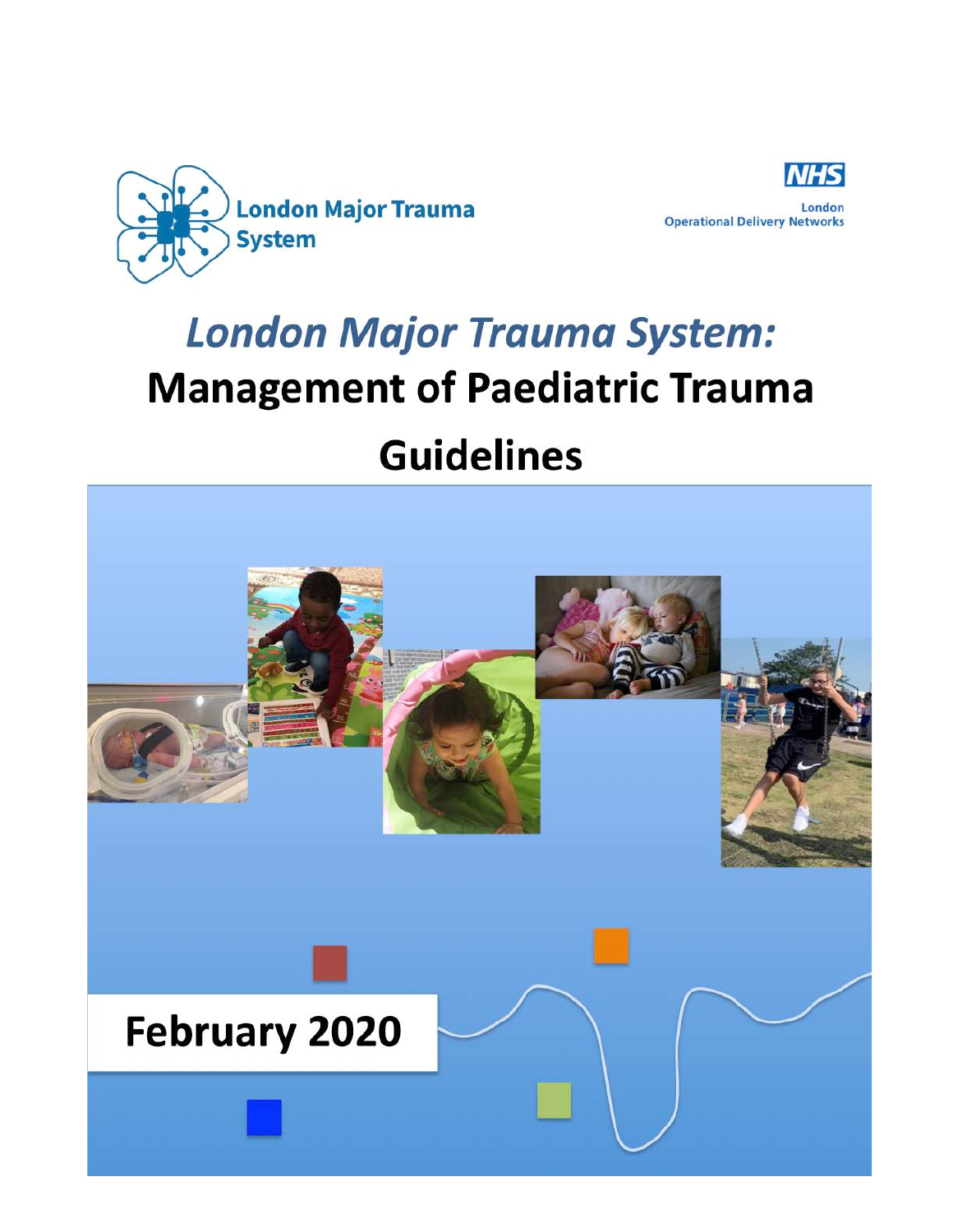## Table of Content

- 1. Content
- 2. Abbreviations
- 3. Executive Summary:
	- Trauma Systems and the Pan London Major Trauma System
- 4. The Paediatric Trauma Team
- 5. Applicability of Guidelines (Key Principles)
- 6. Triage in Paediatric Trauma
- 7. Outline of clinical guidelines: core topics
	- Neurotrauma
	- Thoracic Trauma
	- Abdominal Trauma / Pelvic Trauma / Interventional Radiology
	- Major Haemorrhage
	- Extremity Trauma / Fascia Iliaca Block
	- Spinal Trauma
	- Burns
	- Radiology
	- Analgesia
	- Neuro Rehabilitation / Infants and Young people / Non-Accidental Injury (NAI)/ Safeguarding
	- Major Incident / Chemical, Biological, Radiation, and Nuclear (CBRN)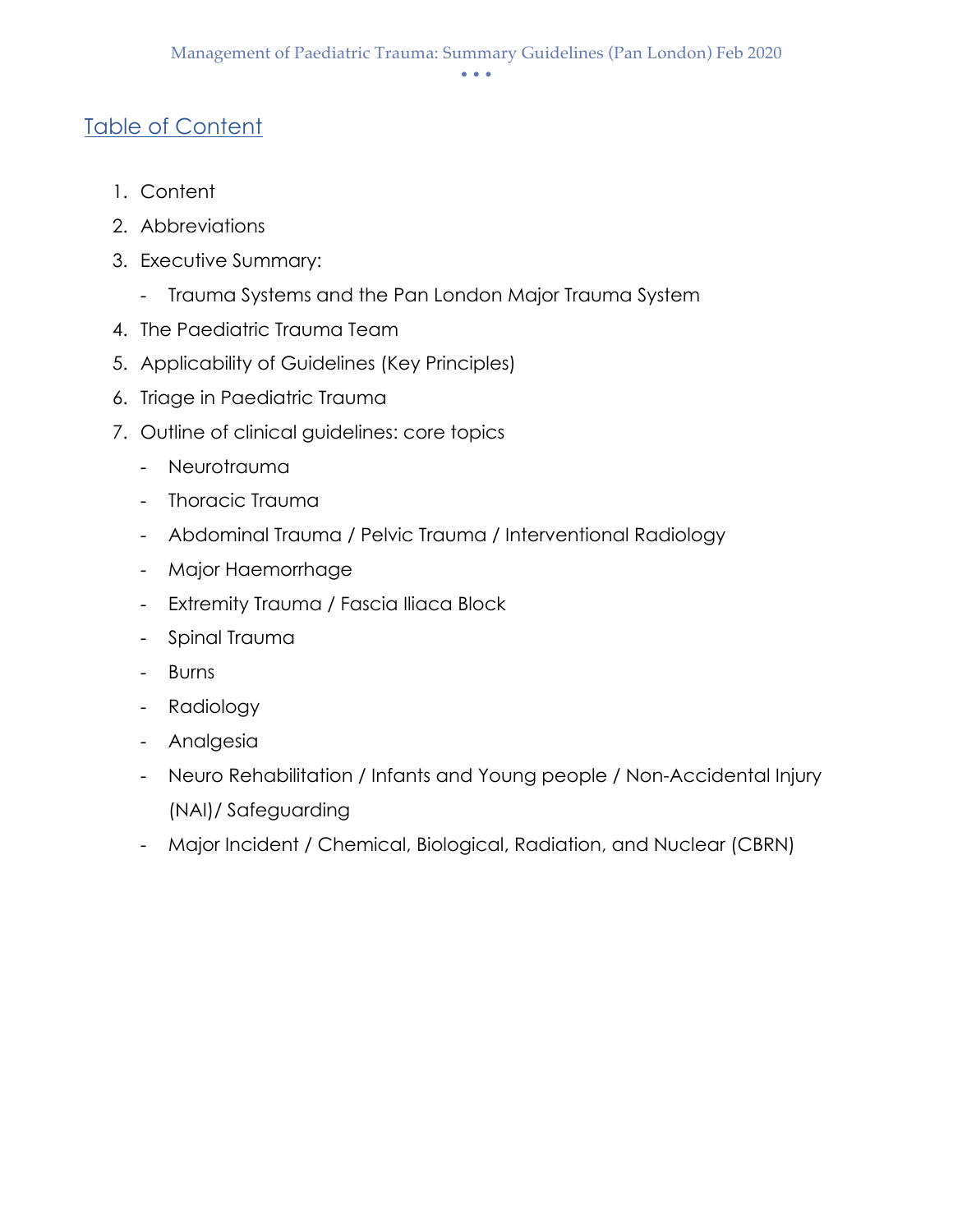#### **Contributors**

*Ruth Bird – Paediatric Trauma Fellow, Royal London Hospital*

*Naomi Edmonds – Paediatric Intensive Care Consultant, Royal London Hospital*

*Breda O'Neill – Paediatric Anaesthetic Consultant, Royal London Hospital*

*Elaine Cole – Director of Research and Innovation, Pan London Major Trauma System* 

*Ceri Elbourne – Surgical SpR and Darzi Fellow, Royal London Hospital*

*Daniel Braunold - Paediatric Anaesthetic Trauma Fellow, Royal London Hospital*

*Michael Carver – Lead Nurse for Violence Reduction, Royal London Hospital*

*Kevin Enright – Anaesthetic and Pre-hospital Care Consultant, St Georges Hospital*

*Erica Makin – Paediatric Surgical Consultant, Kings College Hospital London*

*Rebecca Salter – Paediatric Emergency Department Consultant, St Mary's Hospital*

*Asif Rahman – Emergency Department Consultant, St Mary's Hospital*

*Derek Hicks – Emergency Department Consultant, Royal London Hospital*

*Dean Rex – Paediatric Surgical Consultant, St Georges Hospital*

*Anthony Hudson – Emergency Department Consultant, St Georges Hospital*

*Emma Rowlands – Emergency Department Consultant, Homerton Hospital*

Thomas Breen – Paediatric Anaesthetic Consultant St Georges Hospital

*Karim Brohi – Professor of Trauma Sciences, Queen Mary's University of London, Clinical Director, London Major Trauma System.*

*Ross Davenport – Consultant Trauma and Vascular Surgeon, Senior Lecturer in Trauma Sciences, Royal London Hospital*

*Jo Challands – Paediatric Anaesthetic Consultant, Royal London Hospital*

*Ulrikke Sigg – Clinical Nurse Specialist Pain, Royal London Hospital*

*Ambia Ali - Clinical Nurse Specialist Pain, Royal London Hospital*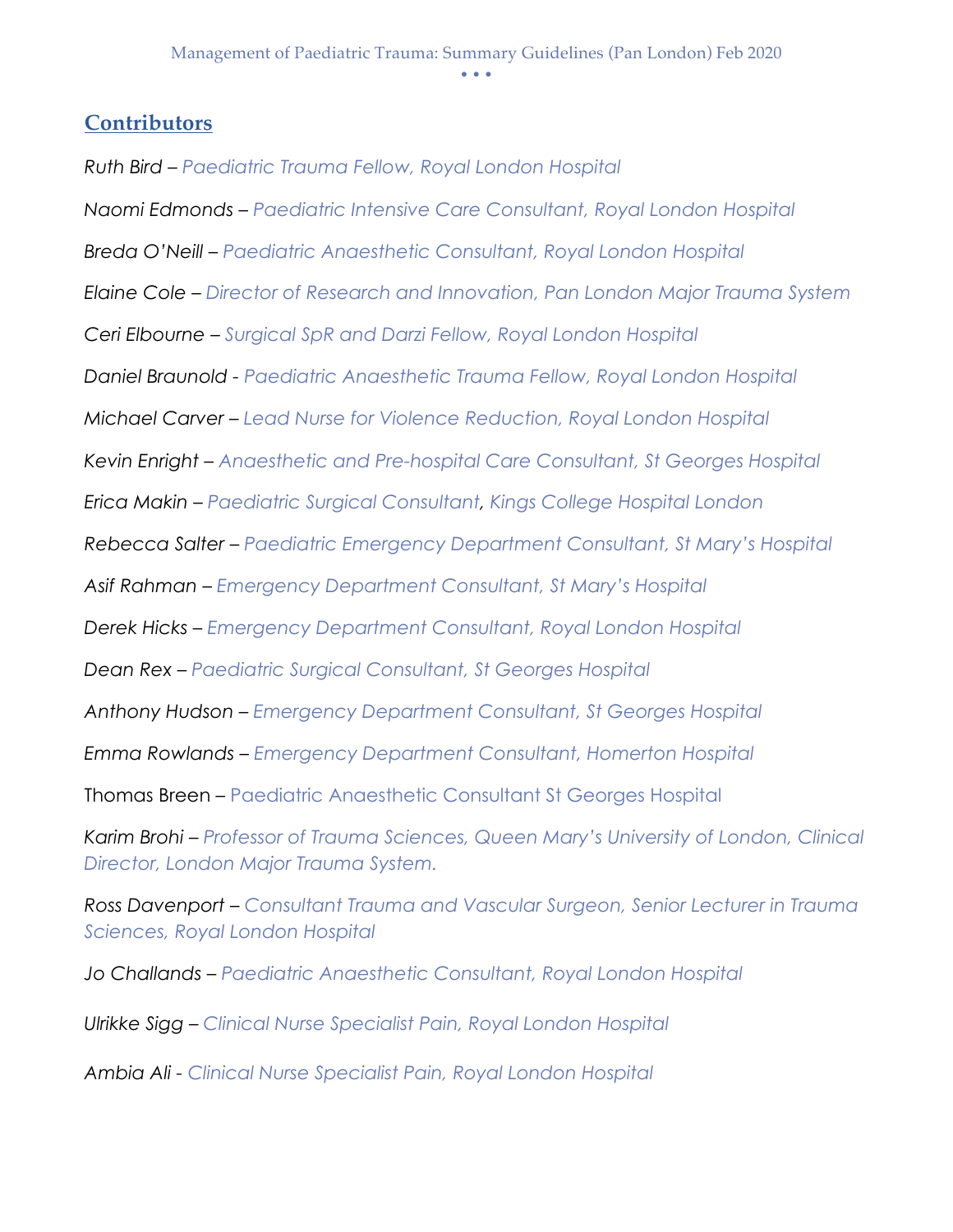*Dan Nevin - Anaesthetic and HEMS Consultant, Royal London Hospital* 

*Ann Weaver – Clinical Director, Royal London MTC, Emergency Department & HEMS Consultant, Royal London Hospital*

*Nigel Tai – Consultant Trauma & Vascular Surgeon, Royal London Hospital*

*Laura Green – Consultant Haematologist, Royal London Hospital*

*Shuba Allard – Consultant Haematologist, Royal London Hospital*

*Nick Bunker – ICU Consultant, Royal London Hospital*

*Gareth Grier – Emergency Department & HEMS Consultant, Royal London Hospital*

*Raksa Tupprasoot – Paediatric Anaesthetic Consultant, Evelina Childrens Hospital*

*Corinne Stannard - Paediatric Anaesthetic Consultant, Royal London Hospital*

*Jess Ng - Surgical Registrar & Darzi Fellow, Royal London Hospital*

*Stewart Cleeve – Paediatric Surgical Consultant, Royal London Hospital*

*Martin Griffiths – Consultant Trauma & Vascular Surgeon, Royal London Hospital*

*Ross Davenport - Consultant Trauma & Vascular Surgeon, Royal London Hospital*

*Tom Konig - Consultant Trauma & Vascular Surgeon, Royal London Hospital*

*Tim Egan - Consultant Anaesthetist, Royal London Hospital*

*Neal Durge – Emergency Department Consultant, Royal London Hospital*

*Chris Uff – Consultant for Neurotrauma, Royal London Hospital*

*Suresh Pushpanathan - Consultant Neurosurgeon, Royal London Hospital*

*Rosel Tallach - Consultant Anaesthetist, Royal London Hospital*

*Giles Armstrong – Paediatric Emergency Department Consultant, Royal London Hospital*

*Sumitra Lahiri - Consultant Anaesthetist, Royal London Hospital*

*Illustrations by Matthew Heron Anaesthetic Registrar*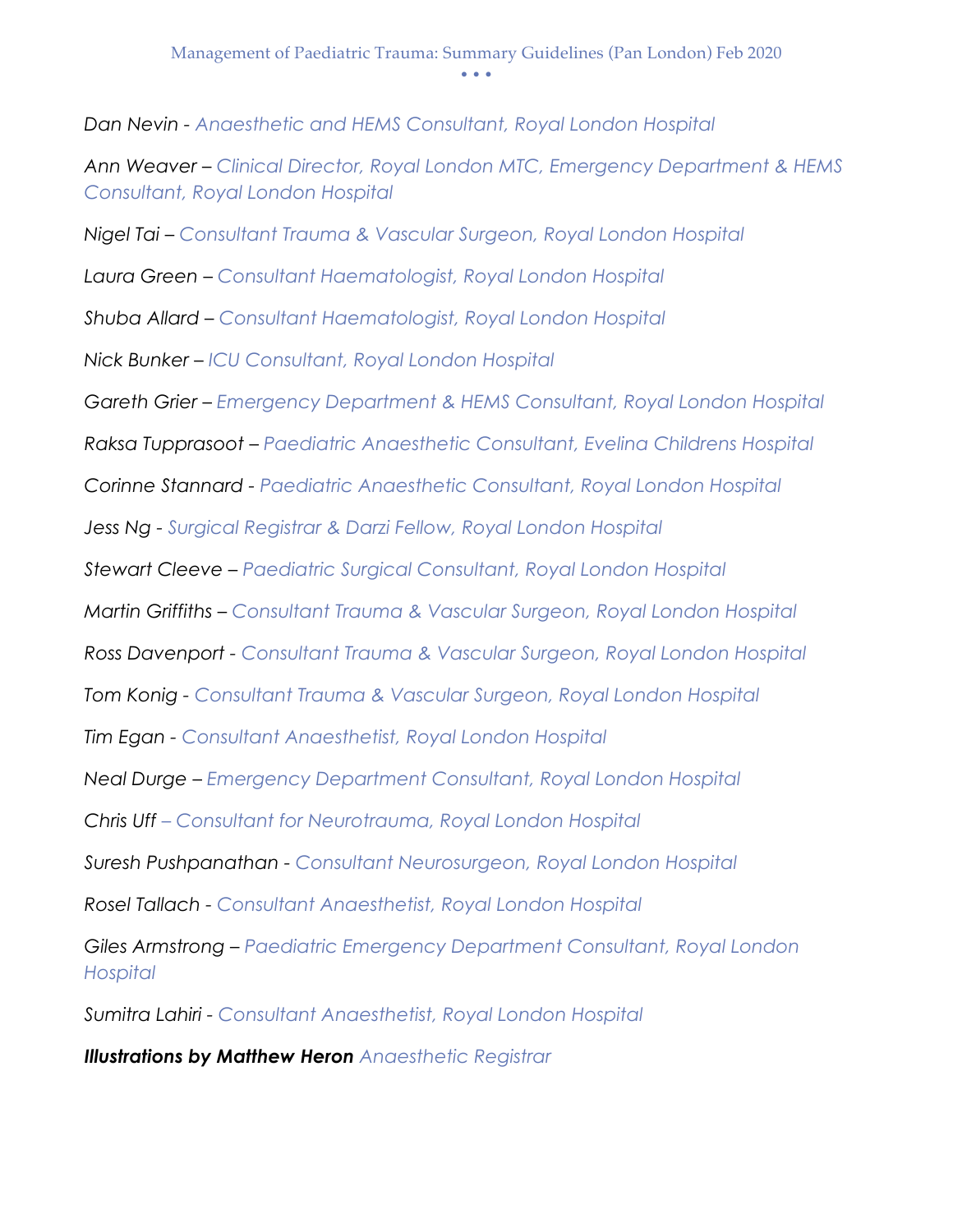## **Abbreviations**

#### List of abbreviations

## **A**

- A&E Accident and Emergency department
- AAST American Association of Trauma Surgeons
- APA Association of Paediatric Anaesthetists

#### **B**

- BM Blood sugar
- BMV Bag valve mask (self- inflating)

## **C**

- CATS Children's Acute Transport Service CBRN - Chemical Biological Radiological Nuclear CSL – Compound sodium lactate CT – Computed Tomography CVC – Central venous catheter CVVH - Continuous Veno-Veno Haemofiltration CXR – Chest X-ray **D**
- DCR Damage control resuscitation
- DCS Damage control surgery
- DAS Difficult Airway Society

## **E**

- ED Emergency department
- ETCO2 End tidal carbon dioxide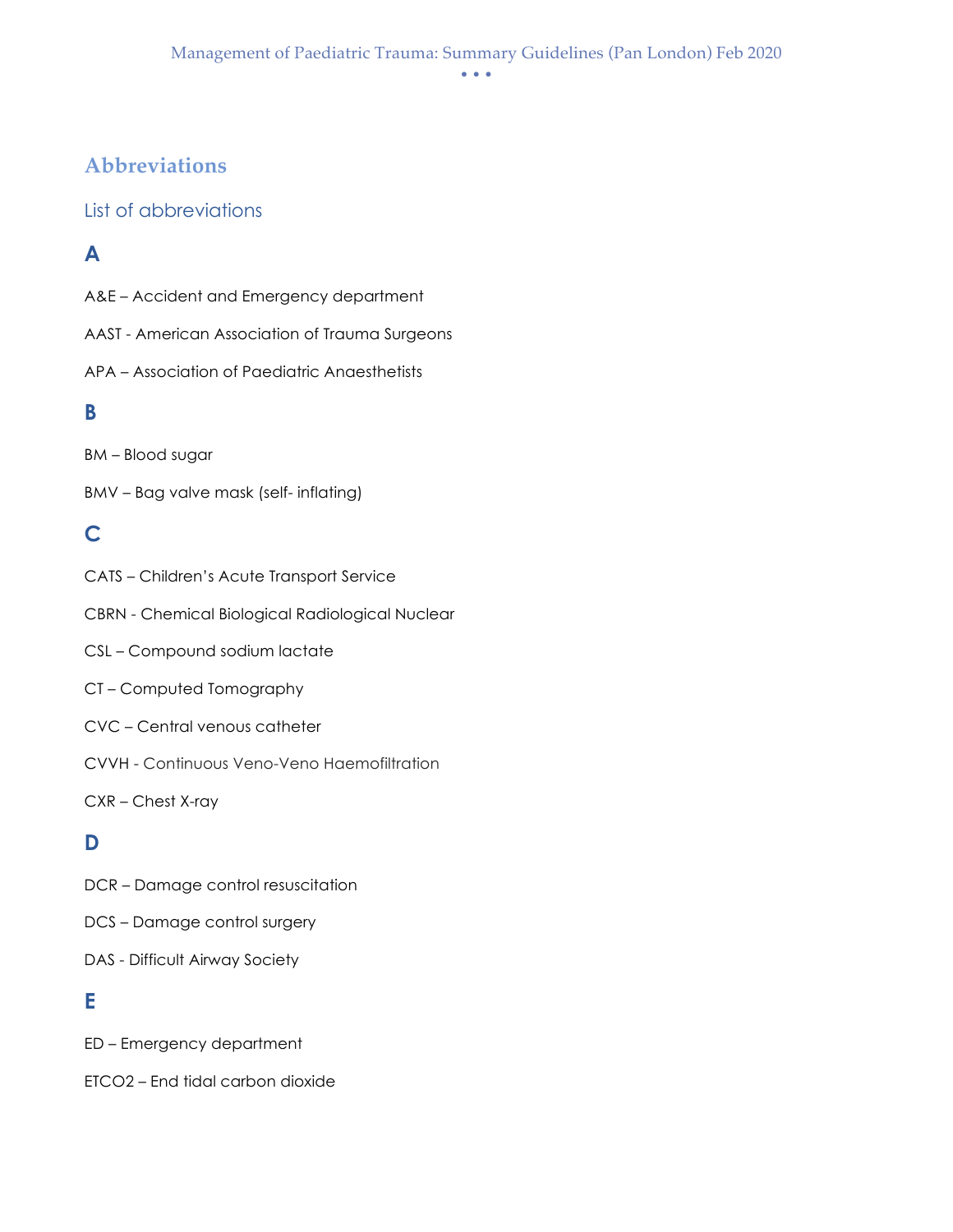• • •

#### ETT – Endotracheal tube

#### **F**

Fi02 – Inspired oxygen content (%)

#### FFP – Fresh frozen plasma

## **G**

GCS – Glasgow Coma scale (3-15)

#### G&S – Group and Save

#### **I**

- IO Intraosseous
- IM Intramuscular
- IR Interventional Radiology
- IV Intravenous

## **K**

- KPa kilopascal measurement of pressure
- K+ Potassium

## **L**

- LAS London Ambulance Service
- LFT Liver function tests

## **M**

- MI Major incident
- MTC Major Trauma Centres

#### **N**

- NaCl Normal Saline (sodium chloride)
- NELETN North East London Essex Trauma network
- NAI Non accidental injury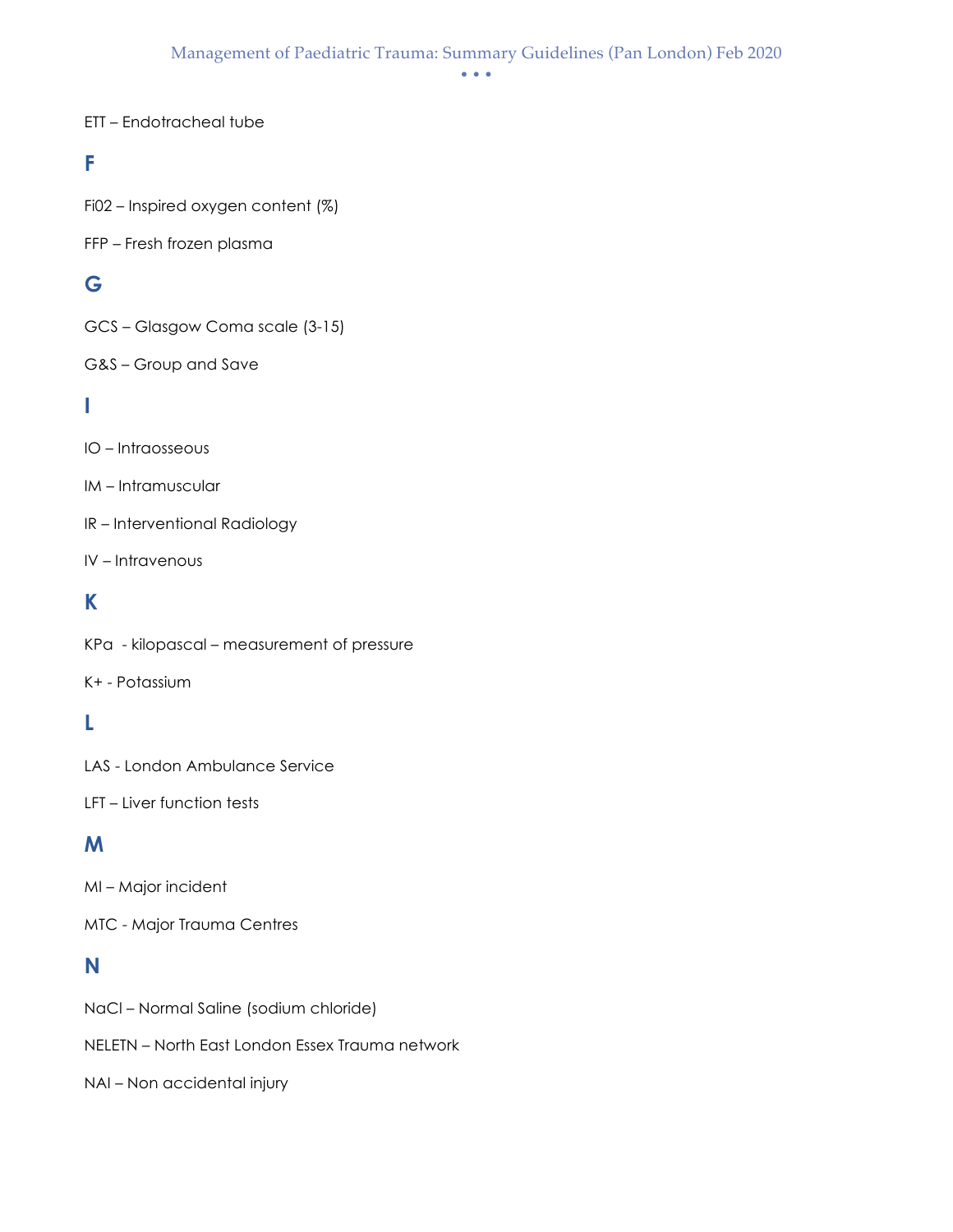• • •

#### NCA - Nurse controlled analgesia

#### **O**

- ODP Operating department practitioner
- OPSI Overwhelming post splenectomy infection

#### **P**

- PCA patient controlled analgesia
- PEEP Positive end expiratory pressure
- PICU Paediatric intensive care Unit

#### **R**

RCPCH – Royal college of paediatrics and child health

RCR – Royal College of Radiologists

#### **S**

- Sp02 Oxygen Saturation
- SpR Specialist registrar
- STRS South Thames retrieval service

## **T**

TBSA – Total burn surface area

TCA – Traumatic cardiac arrest

TU - Trauma units

TXA – Tranexamic acid

#### **U**

U&E – Urea and electrolytes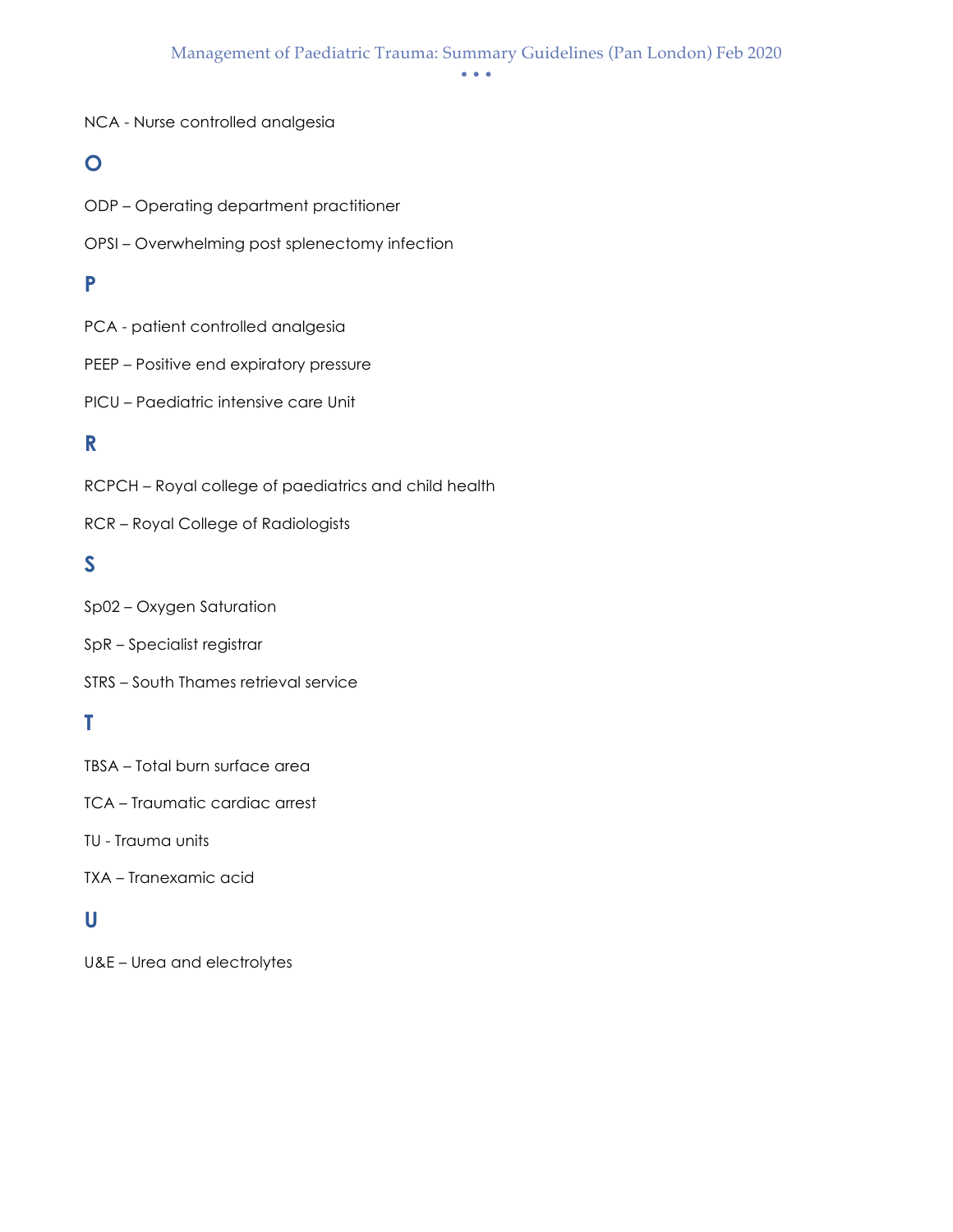## EXECUTIVE SUMMARY

This document provides an overview of paediatric trauma management with gold standards for practice, regardless of location. It is a guide to providing care for the sickest trauma patients so that skills and knowledge are maintained across trauma systems, thus ensuring safe delivery of care. Local policy must always be taken into consideration

## Trauma Systems

Trauma systems provide a continuum of care for all injured patients within a geographical location. This 'inclusive' approach to trauma care involves collaboration between prehospital services, hospitals within the region, community providers and the government.

Within trauma systems, hospitals receiving trauma patients are designated as either Major Trauma Centres (MTCs) or Trauma Units (TUs). MTCs have resources available 24 hours a day to manage severely injured patients, whilst trauma units are responsible for the local management of patients with potentially less severe injuries. However, evidence shows that more seriously injured patients do not always present at major trauma centres. As a consequence, it is important that skills and knowledge are maintained across trauma systems to ensure safe delivery of care. Trauma Units should be capable of performing lifesaving interventions for any major trauma patient that is too unstable for transfer directly to the MTC.

## The Pan London Major Trauma System: Paediatric Trauma

Injury is the leading cause of death in children and adults up to the age of 44 years in England and Wales<sup>1</sup>. Evidence shows that trauma systems improve patient outcomes, yet trauma is the principal cause of morbidity and mortality in the under 18s2,3,4. Boys are more likely to be injured than girls, especially during adolescence when they are three times more likely to die from injury than their female counterparts (RCPCH).

Injury occurs at all ages in children and young adults with a bimodal distribution in the under twos and adolescents. Despite the establishment of the London Major Trauma System and sophisticated ambulance triage tools, there is evidence that up to 50% of children with significant trauma still present to trauma units and local emergency departments (EDs) rather than MTCs. Some of these cases bypass the pre-hospital trauma triage systems through self-presentation.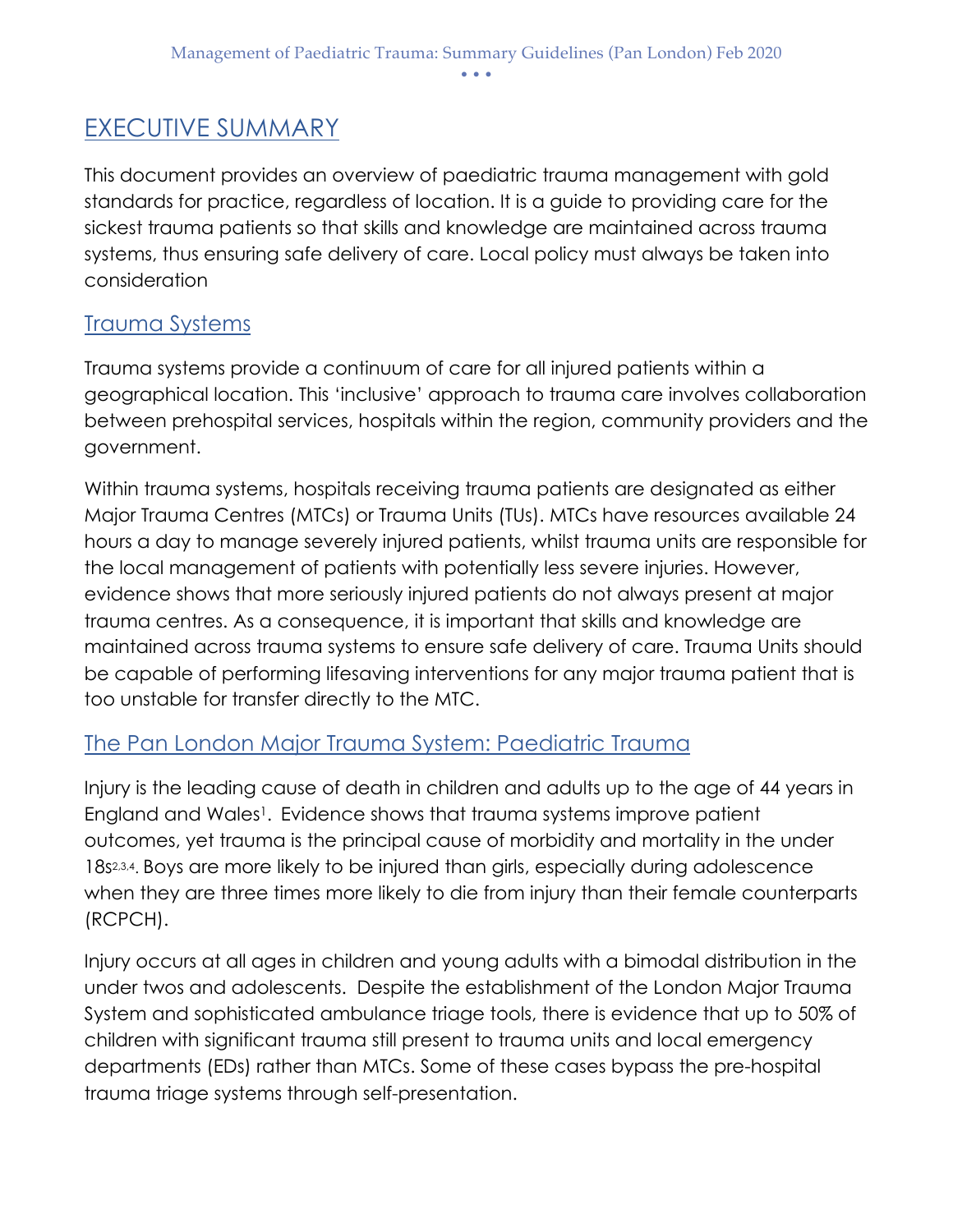In the under twos, falls or drops from height are the most common mechanism of injury, overtaking road traffic collisions (RTCs), which have declined secondary to heath prevention measures; seatbelts, speed limitations, cycle safety schemes, helmets etc.

Paediatric patients encompass a group from infancy to adulthood with attendant range of psychosocial factors associated with their injury. A holistic family centred approach to care improves co-operation, experience and overall wellbeing. Clinicians should ensure safeguarding measures are addressed in all age groups with special consideration given to the patients younger than one year.

Historically, blunt trauma has been the most common mechanism of injury in paediatric trauma. However, there has been a significant rise in penetrating trauma in the adolescent group with victims of assault presenting younger with more significant injuries. This has led to an increased presentation of major haemorrhage in children with specific protocols devised to assist in their management.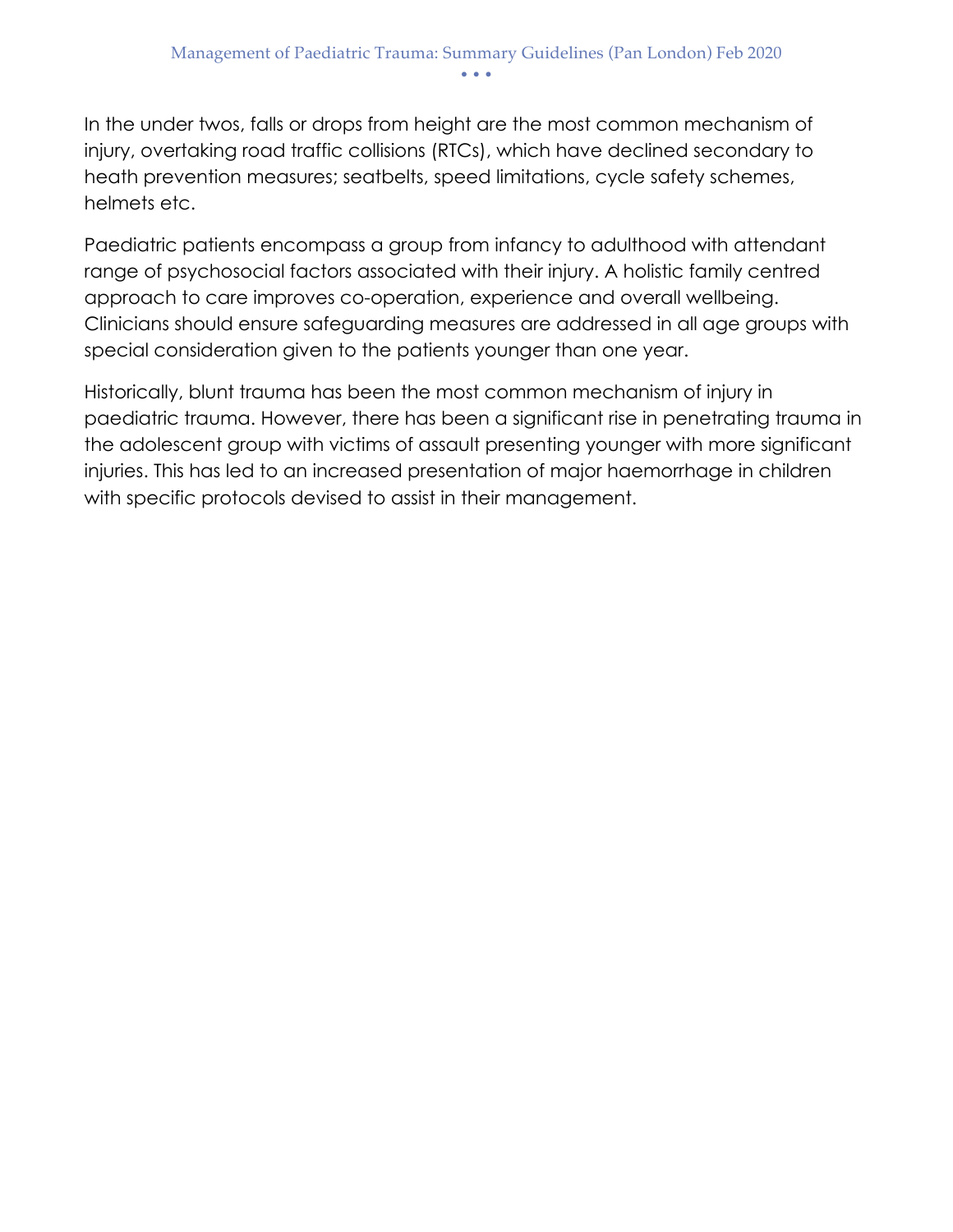

## The London Major Trauma System.

The Pan London Major Trauma System was introduced in April 2010, the first area of the UK to provide regional trauma care.<sup>1</sup>

London trauma system operates automatic acceptance policies where the MTC provides care for trauma patients within the network/region as needed. In order to maximise the capacity of the system and ensure flow of patients, effective repatriation of patients from the MTC to their local TU for ongoing rehabilitation is required. The network based system has been shown to significantly improve the quality of care to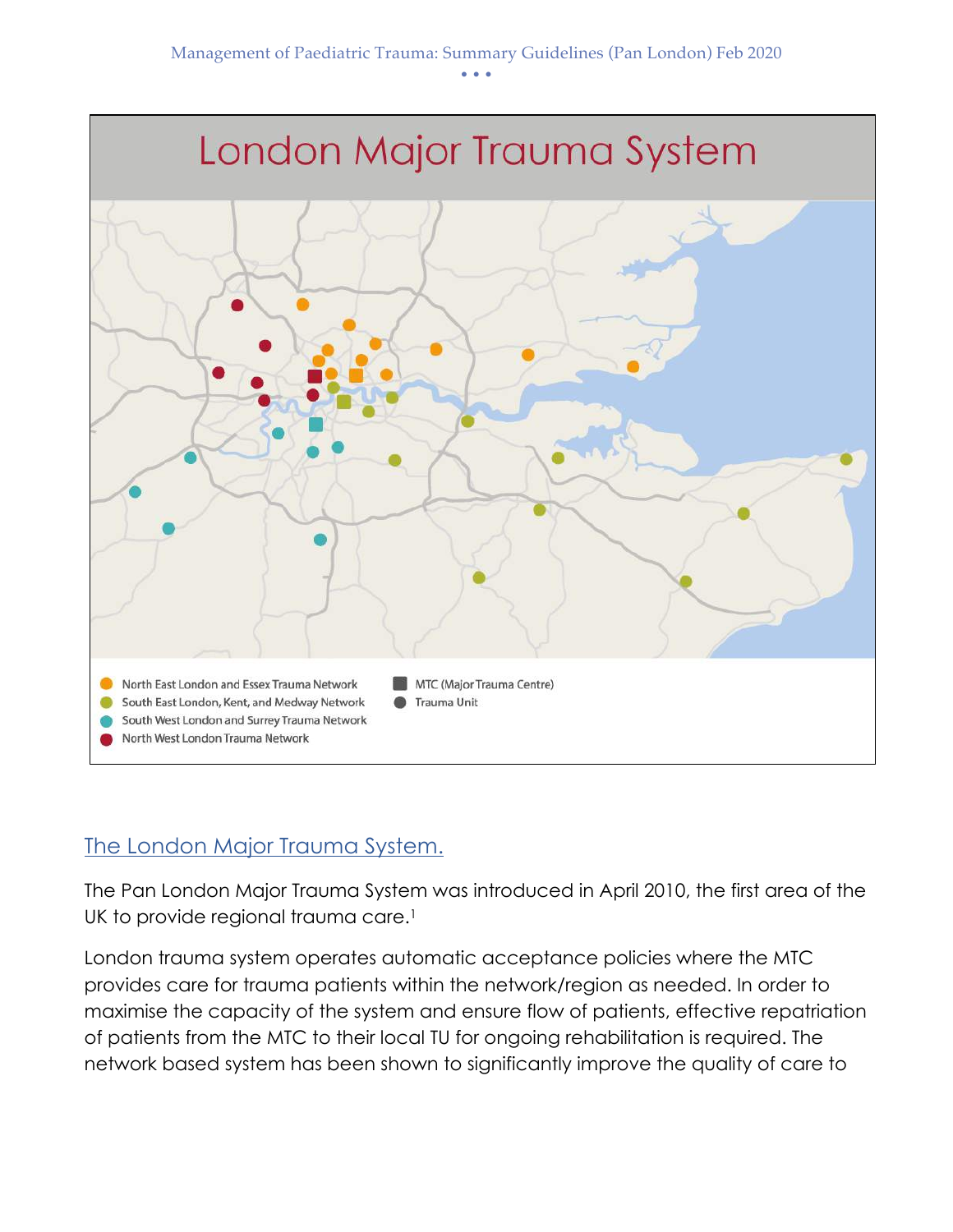major trauma patients, most notably for the critically injured in whom mortality rates have halved. 2,34,35

#### Paediatric Trauma Team: MTC

In the MTC a specialised trauma team is available 24/7, with a Consultant presence to lead or advise the team.

Paediatric trauma within the pan London system is co-located with adult trauma. This supports collaboration between adult and paediatric services, with supporting specialty Consultant presence at advanced, complex calls such as significant neurotrauma or major haemorrhage.

#### Paediatric Trauma Team TU's

TUs will have a smaller trauma team response but are mandated to have a team leader ST3 or above with ATLS training (or equivalent) and another clinician trained in APLS2.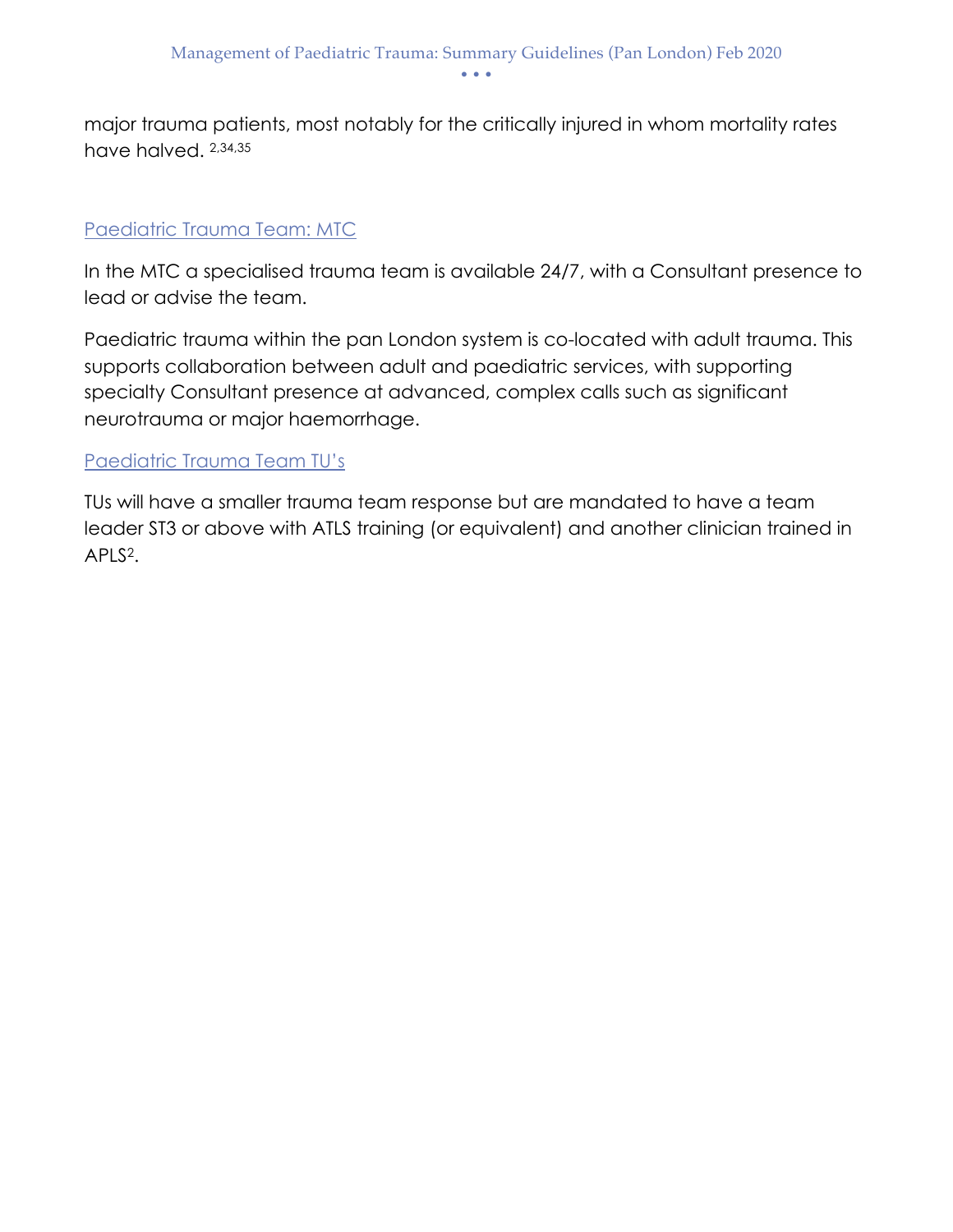## Who Do These Guidelines Apply To?

This is a collaborative document open to anyone managing paediatric trauma across greater London.

#### Key Principles

- Paediatric patients are a broad group from infancy to adulthood. As such there is a varied psycho-social response to illness and injury. Rapport and cooperation from the patient is vital, so tactics to put the child at ease such as involvement of play therapists, dedicated nurses and distraction help focus on non-medical aspects of management.
- Analgesia appropriate for the child's weight/injury severity should be given early to help aid assessment. In the absence of IV access consider Intranasal/buccal preparations.
- Significant injury can be masked in the "apparently uninjured child." Serious mechanisms of injury should prompt careful consideration for further imaging.
- Safeguarding concerns should be raised for any injured child under 1 or if there is any suspicion of non-accidental injury (NAI) in older children. The paediatric team should be present and lead on safeguarding pathways, ensuring these protocols are followed.
- Children can be managed by trained clinicians, using APLS and ATLS principals.
- Paediatric trauma patients should be reviewed by a Consultant with expertise in paediatrics.
- Network pathways should be followed for MTC consultation as appropriate.
- Attention to detail around fluid balance, warmth and glucose levels is essential.
- The initial compensatory mechanisms in paediatric patients are much better than adults.
- Hypotension and tachycardia are relatively late signs of shock; use clinical judgement in management of injuries.
- Persistent abnormal vital signs suggest serious missed injury.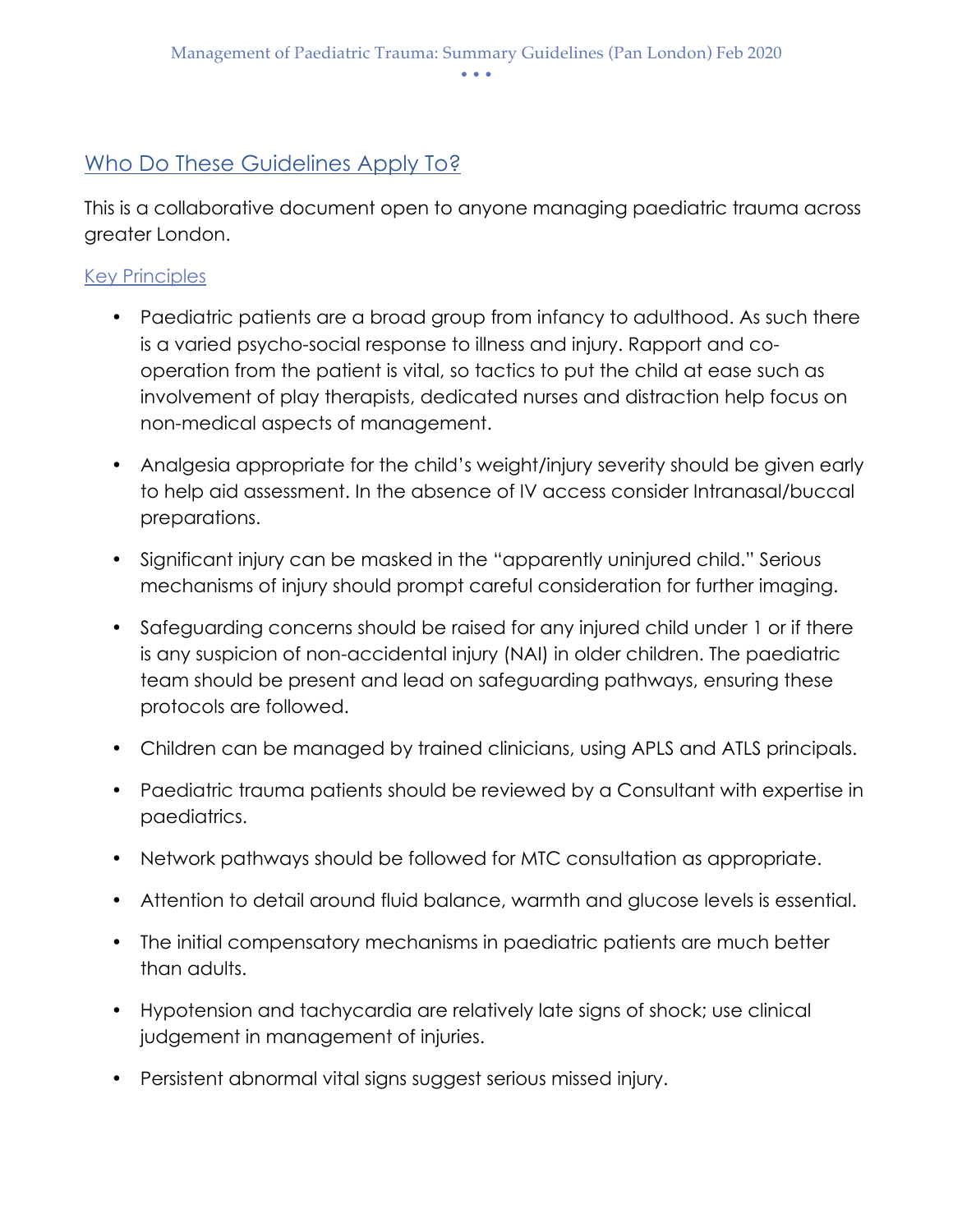- In uncontrolled haemorrhage consider Damage Control Surgery/Damage Controlled resuscitation.
- Traumatic Cardiac Arrest: the arrested paediatric patient with an empty heart responds to simple filling better than adult patients. There should not be any delay in administration of haemostatic resuscitation.
- Following the primary survey all patients should have a secondary survey completed in ED. Tertiary survey should be completed prior to discharge.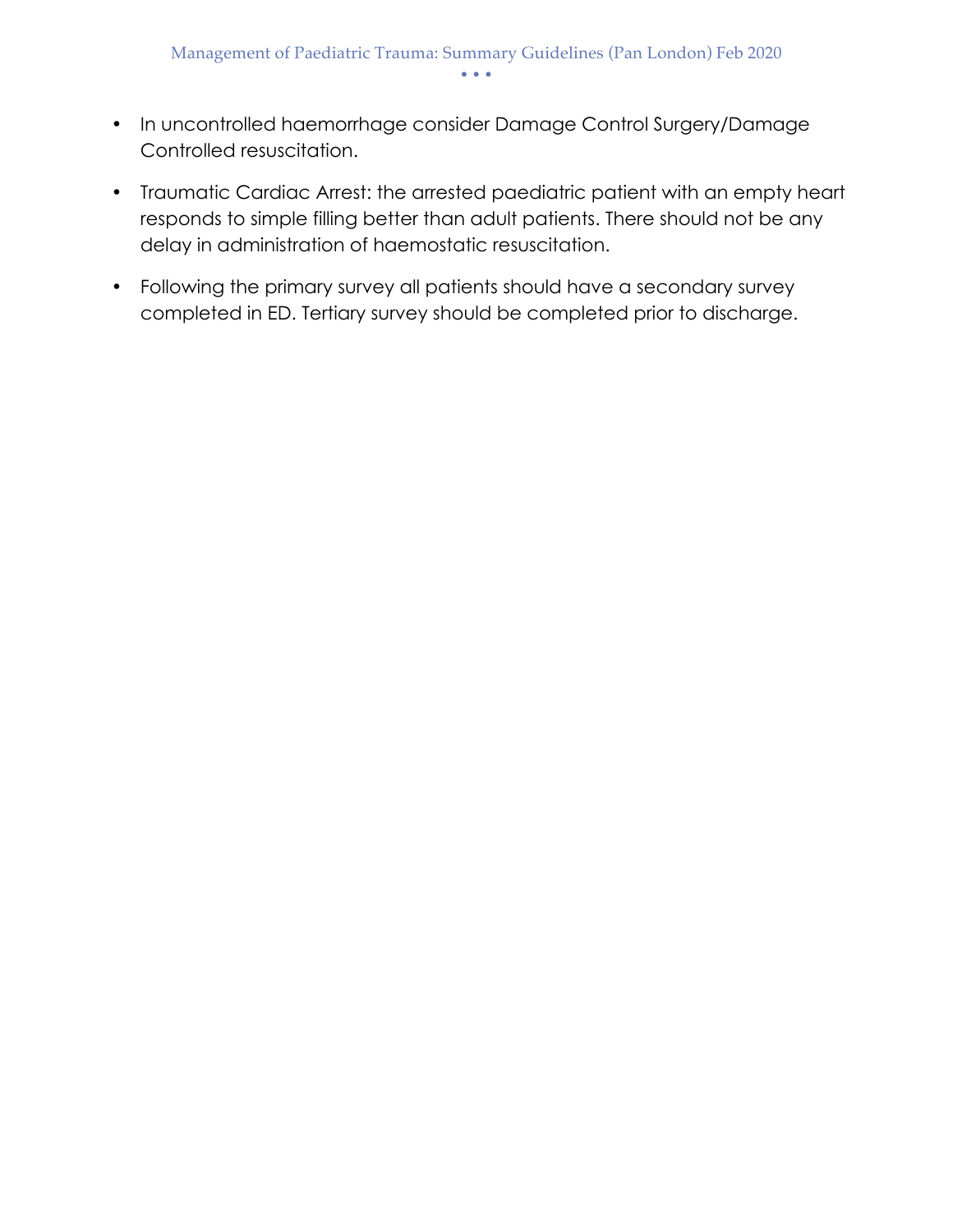## CLINICAL GUIDELINES: Admission to a Major Trauma Centre

#### Triage Criteria for Ambulance Services <sup>3</sup>

- Ambulance services, guided by triage tools, have become expert at delivering seriously injured children to the correct destination, however many children will still present to TU's either via missed/hidden injuries or via self-presentation.
- Multiple ambulance providers serve the pan-London region and there is variation in their local guidance. There are common triage themes, an illustration of which is available in the attached trauma manual.

#### CLINICAL GUIDELINES: Admission to a Trauma Unit

Admission to a Trauma Unit includes trauma that falls outside MTC criteria or isolated injury, such as that sustained to long bones.

Triage Criteria for London Air Ambulance Service works on either immediate or interrogated dispatch criteria as illustrated below (\* local policies may differ). Activation does not necessarily dictate transfer to MTC.

Immediate dispatch criteria include: -

- Fall from greater than 2 floors (>20 feet)
- 'One under' (fall or jumped in front of a train)
- Ejected from vehicle
- Death of a same vehicle occupant
- Amputation above wrist or ankle
- Trapped under vehicle (not motorcycle)
- Or by request from other emergency services (including the RNLI / coastguard)

Interrogated (call monitoring or via direct communication) dispatch criteria include: -

- Penetrating Trauma (shooting, stabbing, explosions)
- Road Traffic Collisions
- Industrial accidents/incidents or building site accidents
- Hanging
- Drowning
- Entrapments
- Amputations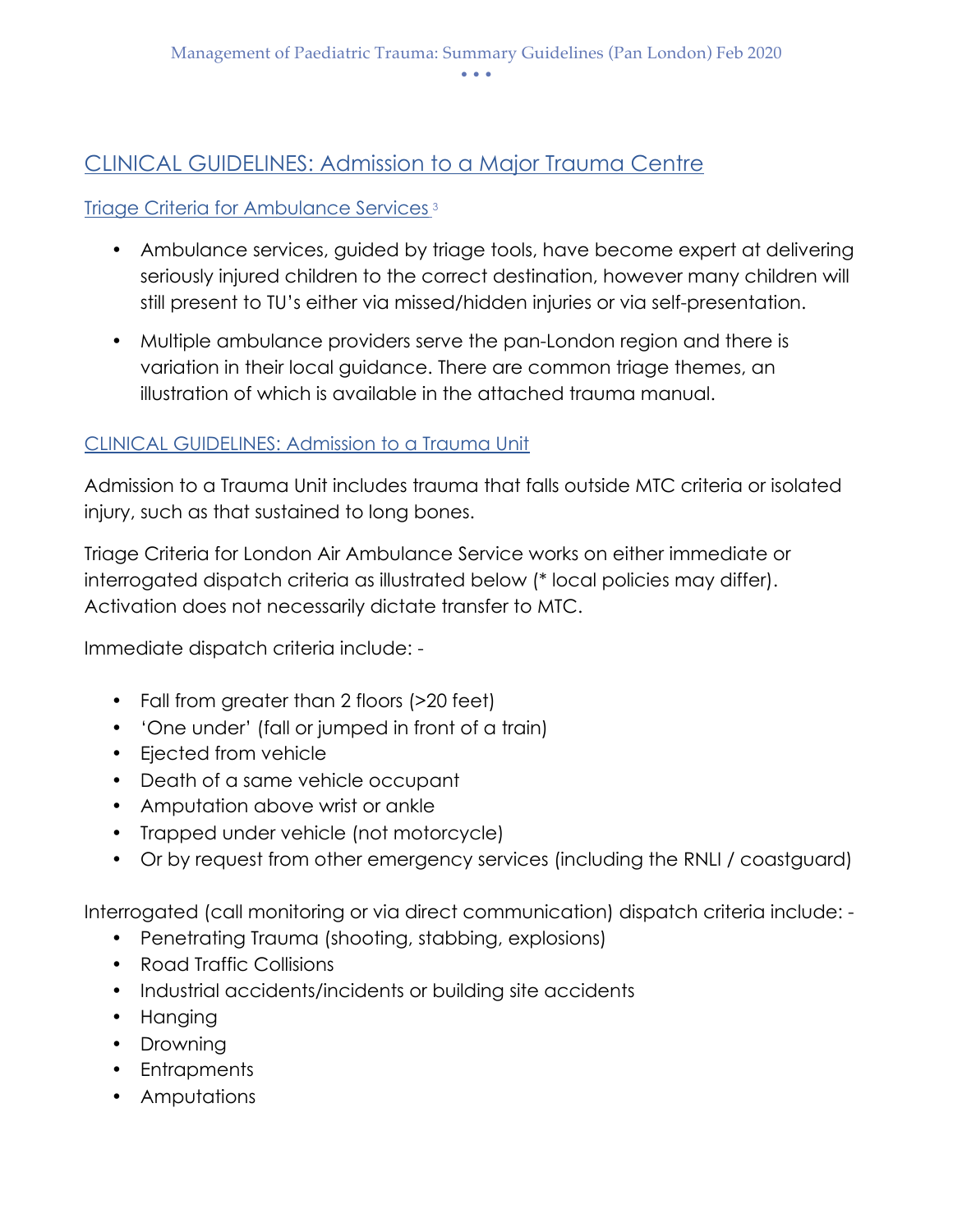- Burns/scalds
- Falls from height less than 2 floors
- Impaled on an object

*Further detail available in the linked Paediatric Major Trauma Manual*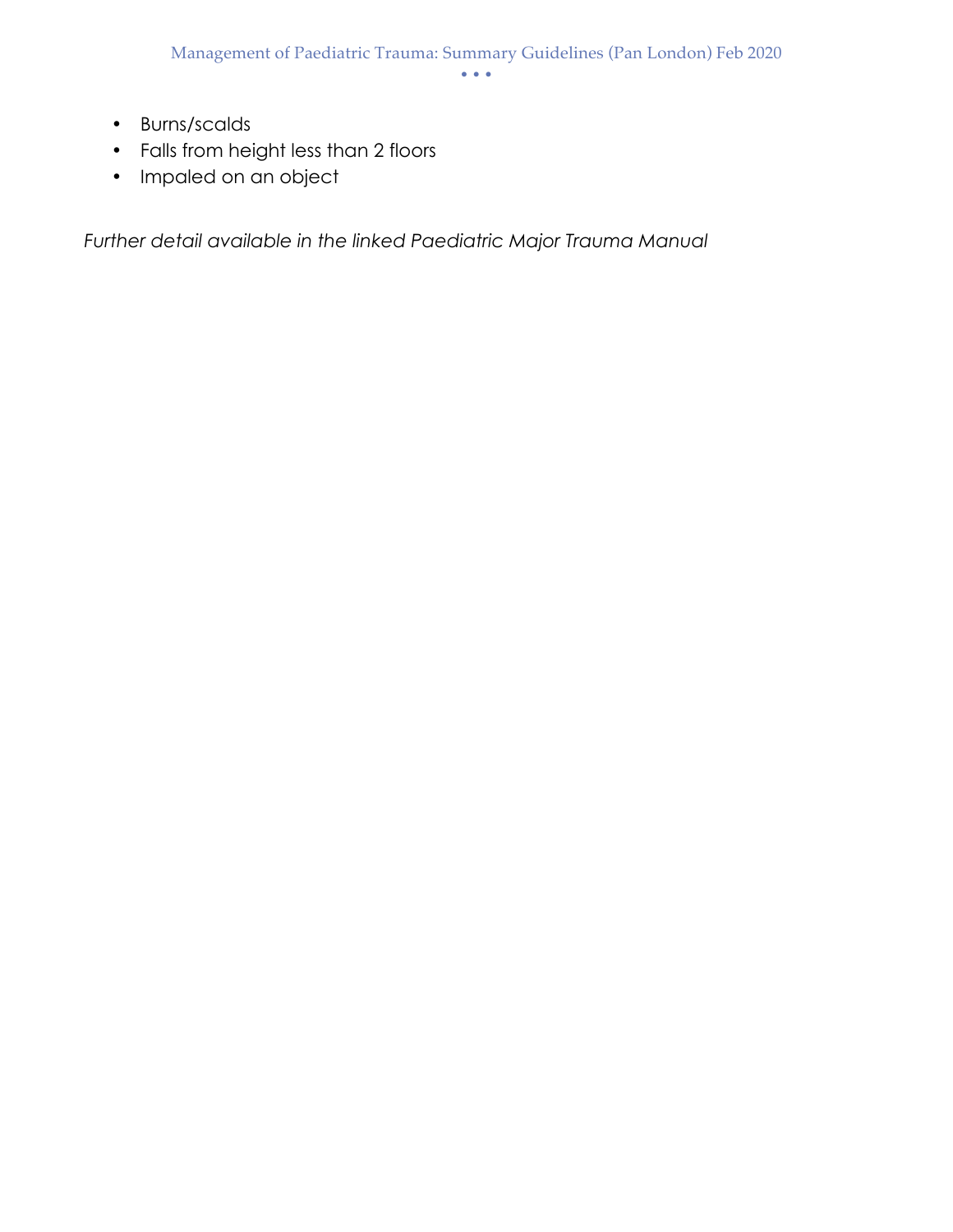# 1. CORE TOPICS: Guidelines for Neurotrauma

#### Neurotrauma at the MTC

Certain processes should be followed when a child with significant neurotrauma is expected:

- A pre-alert will have been received and a specialised trauma team assembled
- Neurosurgery team should be contacted
- Theatre teams should be made aware that rapid transfer of the patient to theatre may be required
- PCCU team should be alerted
- Time critical neurotrauma should be performed immediately at the MTC with neuroprotective measures instituted to prevent secondary injury
- A definitive airway should be secured, if required, to facilitate safe scanning
- CT Imaging of the brain should be obtained within 30 minutes of arrival
- Primary/secondary survey should be completed in all patients
- Be prepared for major haemorrhage in conjunction with severe head trauma
- Utilise CATS/STRs for transfer post operatively if no local PCCU available or if ongoing neuro-critical care is not available
- In non "time-critical" neurosurgical injury, teams should liaise with paediatric neurosurgical centres

#### Neurotrauma at the Trauma Unit

Principles of management are as above at the MTC. However, there are some special considerations for an unexpected admission or deterioration in an existing patient who presents to a TU and requires neurosurgical assessment/management.

#### Key principles

#### Contacts and Pathway

- Call network MTC: TU to MTC Emergency Department time critical trauma transfers are automatically accepted and calls to MTC can be made after transfer initiated.
- Alert ambulance services of a time critical transfer.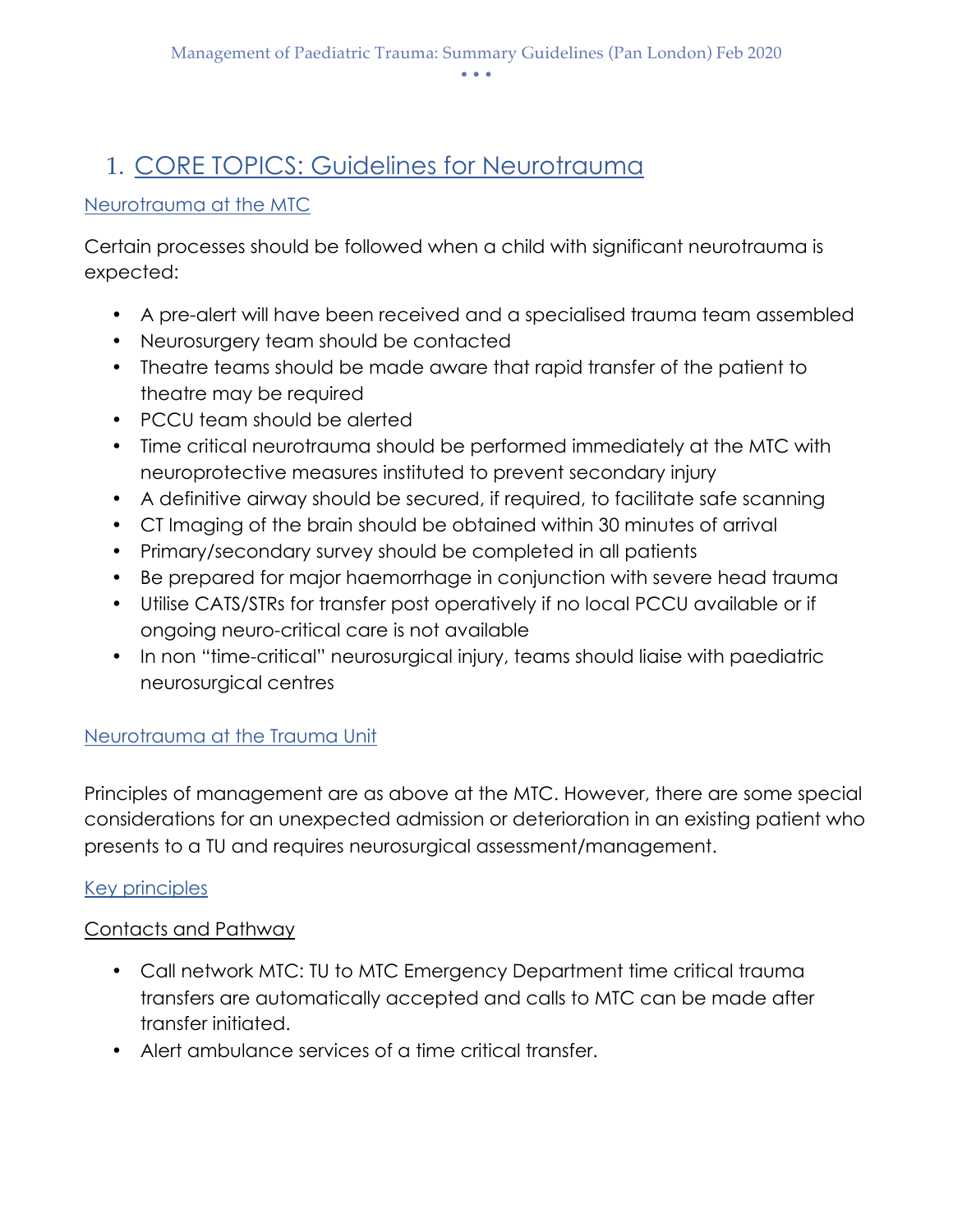- For time critical patients arrange a local transfer. The most senior airway trained person available should do the transfer. A trained assistant should accompany the airway doctor.<sup>16,17</sup>
- Intubation should be carried out by most senior anaesthetist available<sup>16,</sup>
- Discuss local access to scanning versus delay in transfer to MTC, with MTC ED **Consultant**
- If CT scan is performed at TU it will require Image Transfer to MTC immediately. This needs to be accompanied by a report
- Transfer should not be delayed for arterial line monitoring or central venous access – obtain when able.
- Inotropes if required can be run peripherally. Note recent advice from paediatric transfer services for peripheral adrenaline as first line over dopamin15
- Ensure neuroprotective measures are maintained throughout transfer.
- Contact CATS (North Thames transfer service) or STRS (South Thames transfer service) if a non-time critical transfer is required.

## *CATS / STRS TRANSFER SERVICES LINKS*

- *http://site.cats.nhs.uk/health-professionals/referrals*
- https://www.evelinalondon.nhs.uk/our-services/hospital/south-thames-retrievalservice/referrals.aspx

NICE Guidelines for CT Scan in Head Injury.

• https://www.nice.org.uk/guidance/cg176/resources/imaging-algorithm-pdf-498950893

*Further detail available in the linked Paediatric Major Trauma Manual*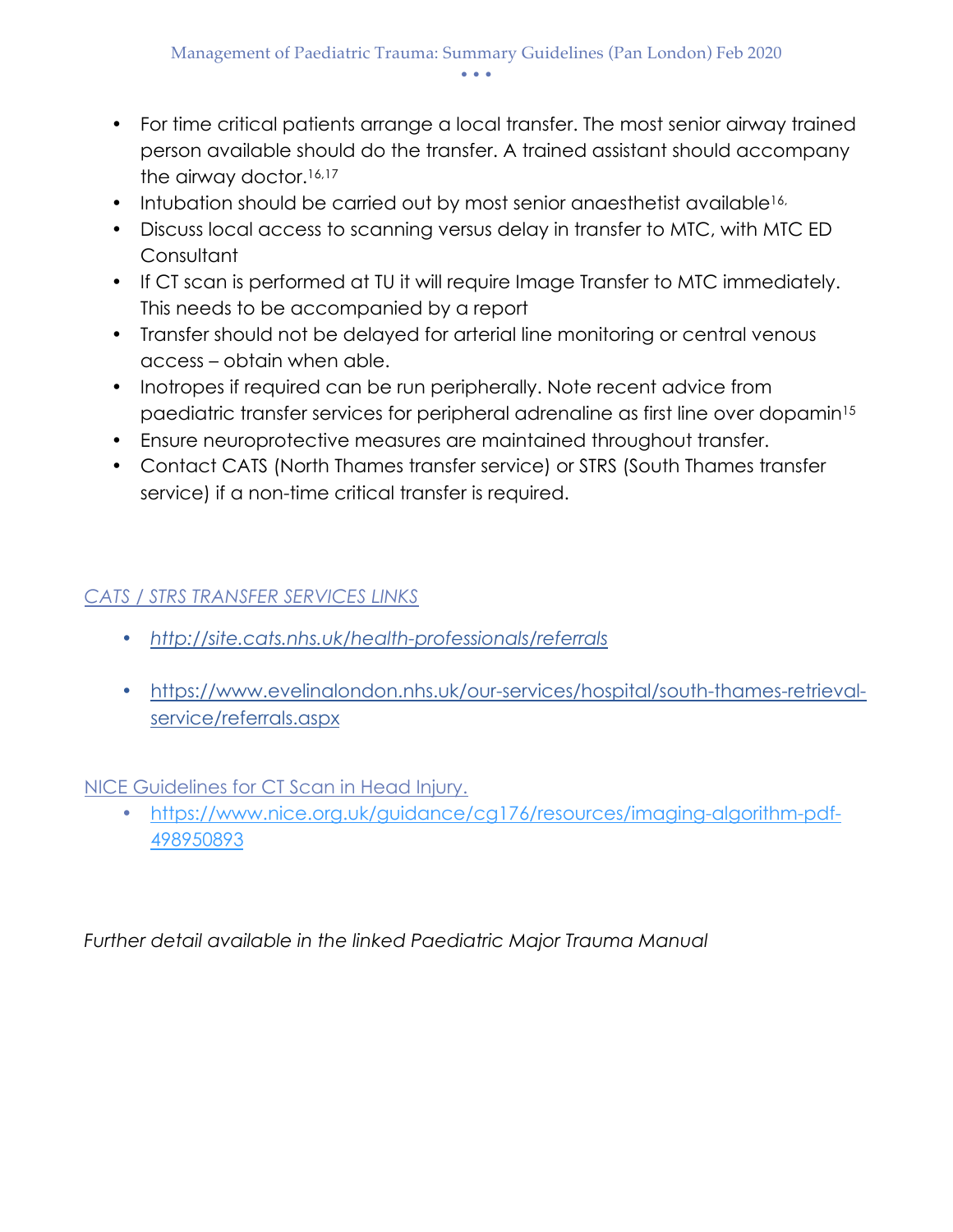# 2. CORE TOPICS: Guidelines Thoracic Trauma

#### Thoracic Trauma Key Principles

- Chest injury in infants and children range from trivial to immediately life threatening. Assessment, imaging and management should be proportional to injury
- Children have a flexible rib cage therefore significant injury can occur without rib fractures. Significant mechanism of injury should prompt suspicion of underlying chest injury
- If significant chest injury is suspected a CXR should be performed during the primary survey
- If CXR shows significant injury proceed to CT chest 10
- In Traumatic Arrest manage C-A-B-C simultaneously
- In the TU consider damage control surgery/procedures if peri-arrest, prior to transfer to the MTC
- For time critical patients arrange a rapid local transfer to the MTC. The most senior airway trained person available should do the transfer. A trained assistant should accompany the airway doctor<sup>16,17</sup>
- Intubation should be carried out by most senior anaesthetist available. Be aware decompensation may occur with positive pressure ventilation<sup>16</sup>

*Further detail available in the linked Paediatric Major Trauma Manual*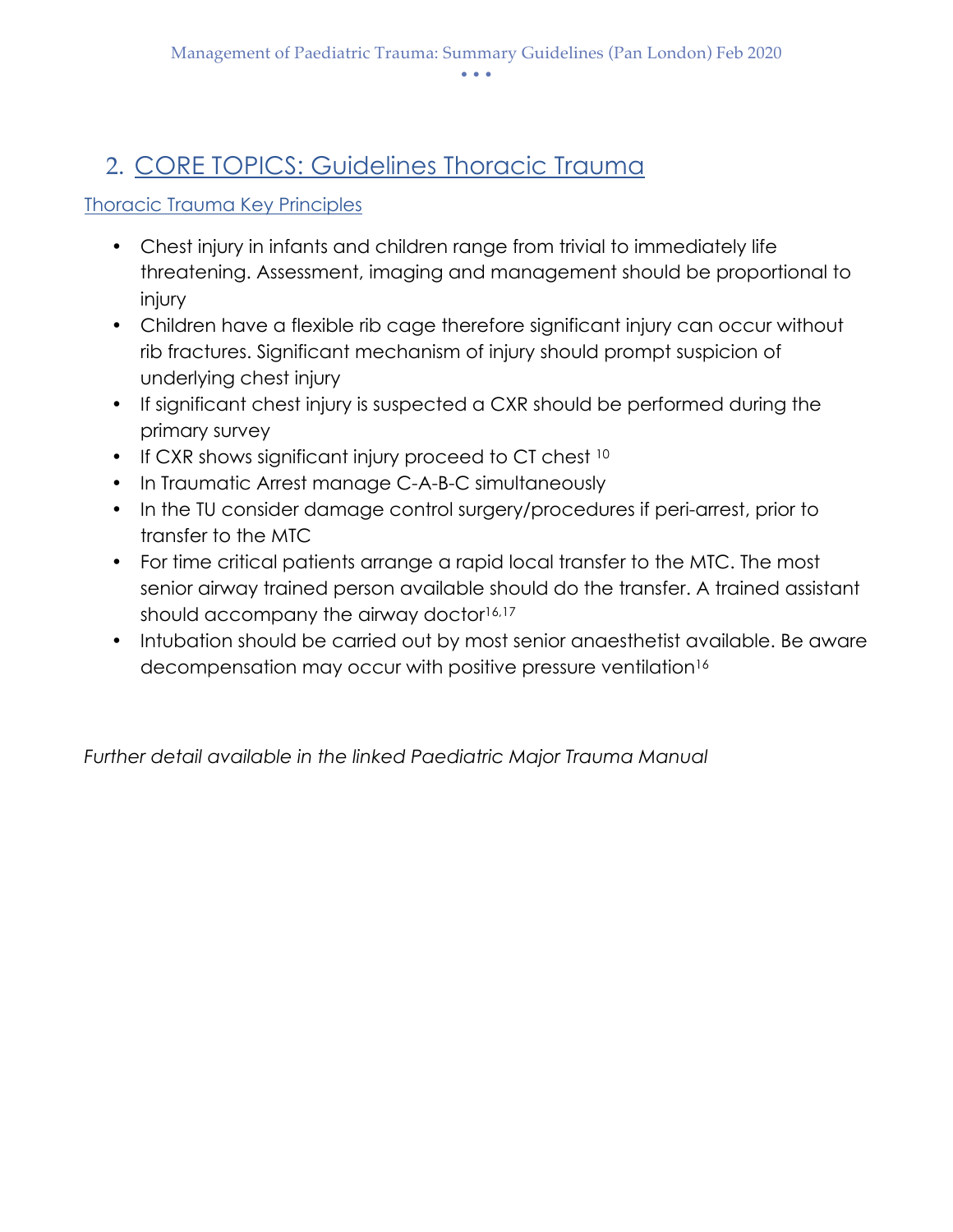# 3. CORE TOPICS: Guidelines Abdominal/Pelvic Trauma

#### Abdominal/Pelvic Trauma: Key Principles

- The majority of blunt abdominal trauma in children may be safely managed conservatively
- Abdominal Injuries may be to the solid (liver, spleen, kidneys) or hollow organs (bowel, bladder) or may involve the great vessels the retro-peritoneal space
- Free fluid within the peritoneum in the absence of identified injury should raise suspicion of covert injury and be closely observed
- Increasingly interventional radiology and emoblisation can be employed if there is evidence of active bleeding in a child who is not haemodynamically unstable
- Children with a history of high impact trauma or associated with trauma where others have sustained significant injury should be admitted for observation, even in the absence of positive examination findings
- In the severely injured child, damage-control surgery and resuscitation should be implemented to decontaminate, control bleeding and resuscitate
- In the event of considerable liver and pancreatic trauma advice can be sought for ongoing management via specialist liver centre. This should not delay resuscitation in the haemodynamically unstable child
- Pelvic splints should be applied when there is a significant mechanism of injury
- Plain films for pelvic injury are not routine in pre-teens but should be performed where the mechanism and/or assessment suggest possible injury
- Movement should be minimised at all times through use of scoops and limited log rolling, to prevent disruption of clot
- If a child with suspected abdominal or pelvic injury presents to the TU, discussion should occur between the TU and MTC emergency department leads. This should include benefits of imaging at TU v MTC
- If scanned at the TU, images should be transferred without delay to the MTC, accompanied by a report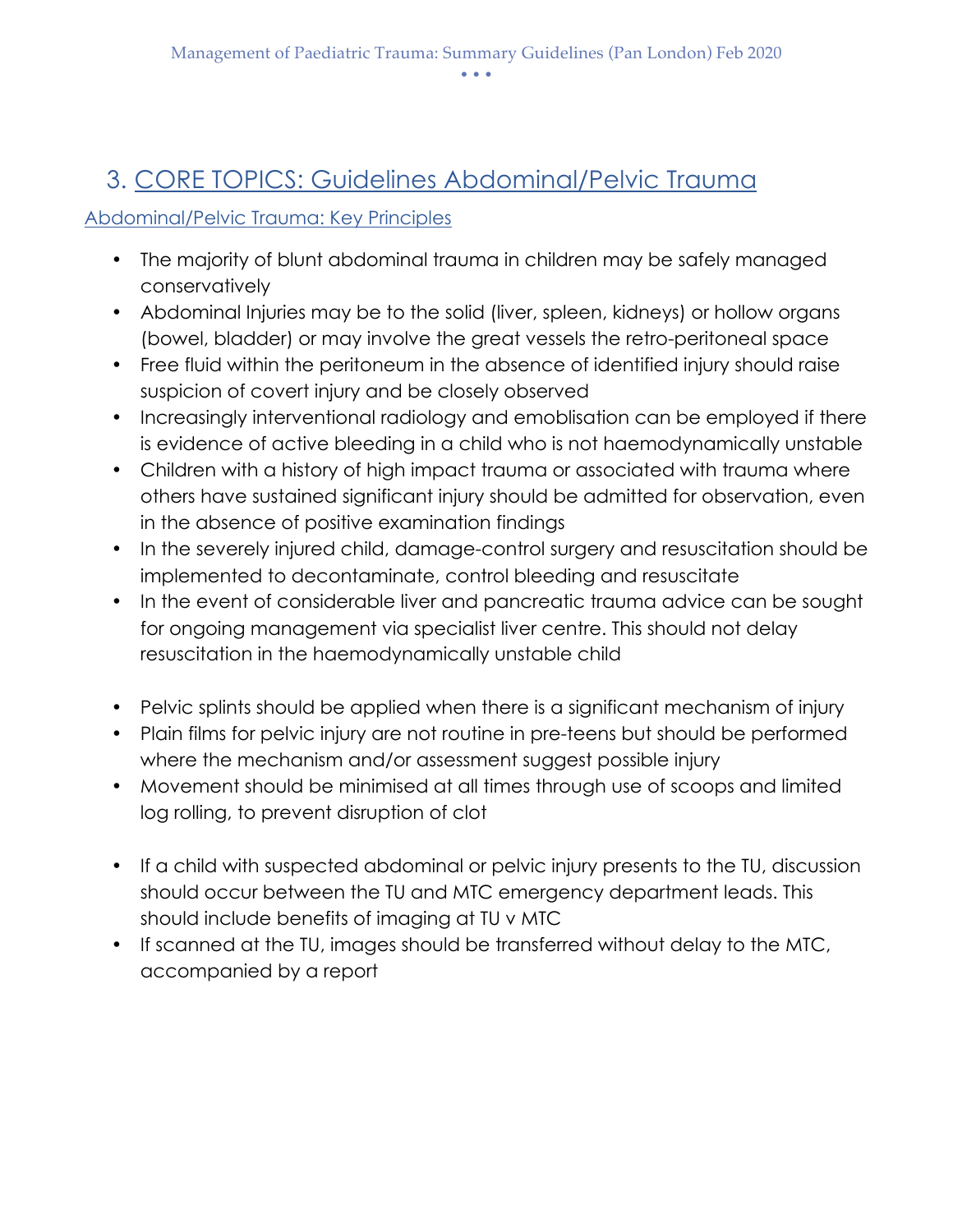#### Interventional Radiology

Interventional radiological (I.R) procedures can be considered for abdominal and/or pelvic injury, in centres where teams are experienced in this style of management. This can be utilised in situations where active bleeding is demonstrated by contrast blush on CT. This requires full trauma team support the detail of which is available within the linked Paediatric Major Trauma manual.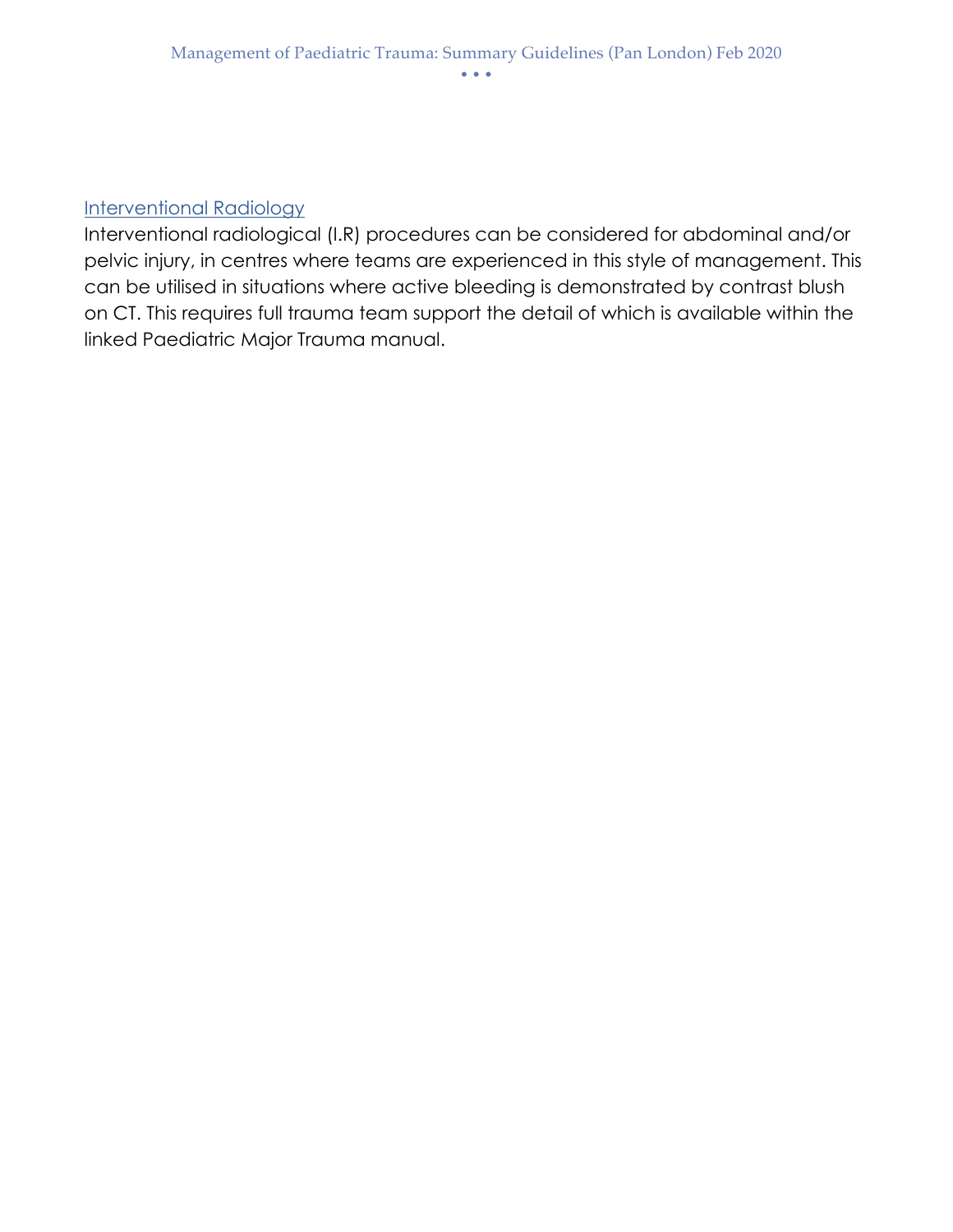# 4. CORE TOPICS: Guidelines Major Haemorrhage

#### Paediatric Major Haemorrhage

Major haemorrhage can be defined as severe, ongoing, often non compressible bleeding requiring immediate blood product resuscitation. This may be accompanied by signs of shock or acute coagulopathy. Children have excellent compensatory mechanisms so clinical signs of shock may present late.

#### Product Dosing in Children

- PRBC: 10-20mls/kg
- FFP: 10-20mls/kg in aliquots (Octaplas if available)
- Cryoprecipitate: 10mls/kg
- Platelets: administer after every 30ml/kg of PRBC & FFP
- Tranexamic Acid 15mg/kg (Max 1g)

Blood product administration should be guided by clinical response and ideally through use of near side testing such as ROTEM.

Management of electrolytes, specifically potassium and calcium should be part of any major haemorrhage protocol.

As always hypothermia and acidosis should be avoided.

Full detail of major haemorrhage protocols of management can be accessed in the *linked Paediatric Major Trauma Manual*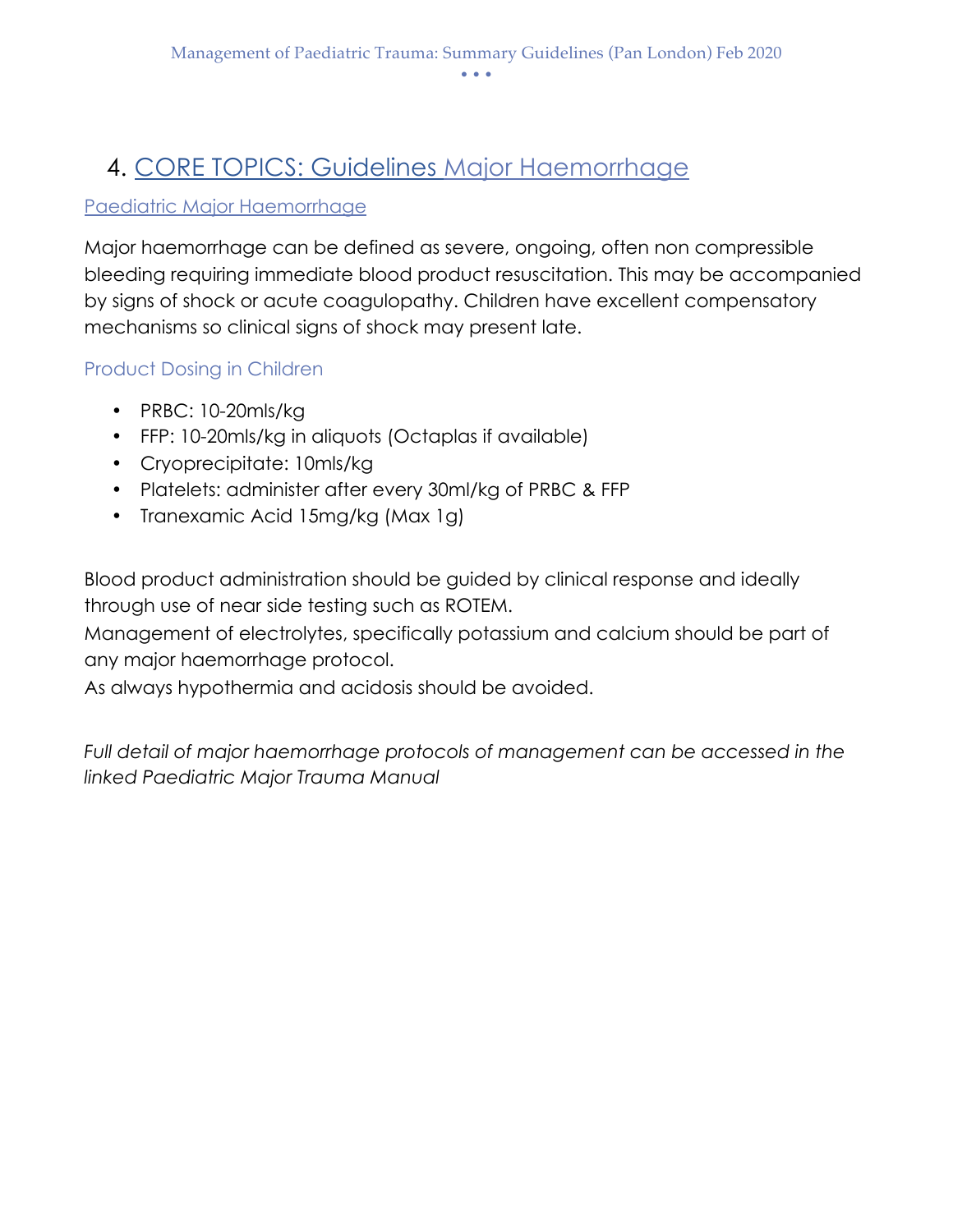# 5. CORE TOPICS: Guidelines for Extremity and Spinal Trauma

#### Factors for Consideration in Paediatric Trauma

- Children with orthopaedic injuries should have shared paediatric care for ongoing medical and safeguarding needs
- Child safeguarding should be considered in all cases
- Supracondylar fracture of the humerus is the most common injury associated with neurovascular compromise in children. The "pink but pulseless upper limb" in this context should undergo emergency reduction with either appropriate procedural analgesia and sedation or general anaesthetic in theatre
- Advice should be sought early if vascular support is required
- Similar urgency should be applied with neurovascular compromise of any traumatic limb injury
- BOAST guideline for open fractures should be followed details of which can be found in the linked *Paediatric Trauma Manual*. *6,7,8*

#### Peripheral Nerve Blockade

- Peripheral nerve blockade (PNB) should be considered in addition to other modes of analgesia
- Successful peripheral nerve blockade can provide effective, safe analgesia and minimise opiate requirements until surgical fixation
- Painful long bone fractures such as femoral fracture with associated traction can respond effectively to PNB such as Fascia Iliaca Block. Further detail within linked *Paediatric Trauma Manual*
- Before proceeding to peripheral nerve blockade, routine safety checks must be adhered to. "Stop Before You Block"44
- Patients should be continuously monitored throughout block as per AAGBI guidelines

#### Factors for Consideration in Paediatric Spinal Trauma

- Trauma to the spine in young children can produce neural damage in the absence of bony injury.
- Spinal fracture is uncommon in paediatric patients compared to adults.
- Imaging of the cervical spine is not indicated on the basis of head injury alone: NICE has a separate algorithm extrapolated from adult data.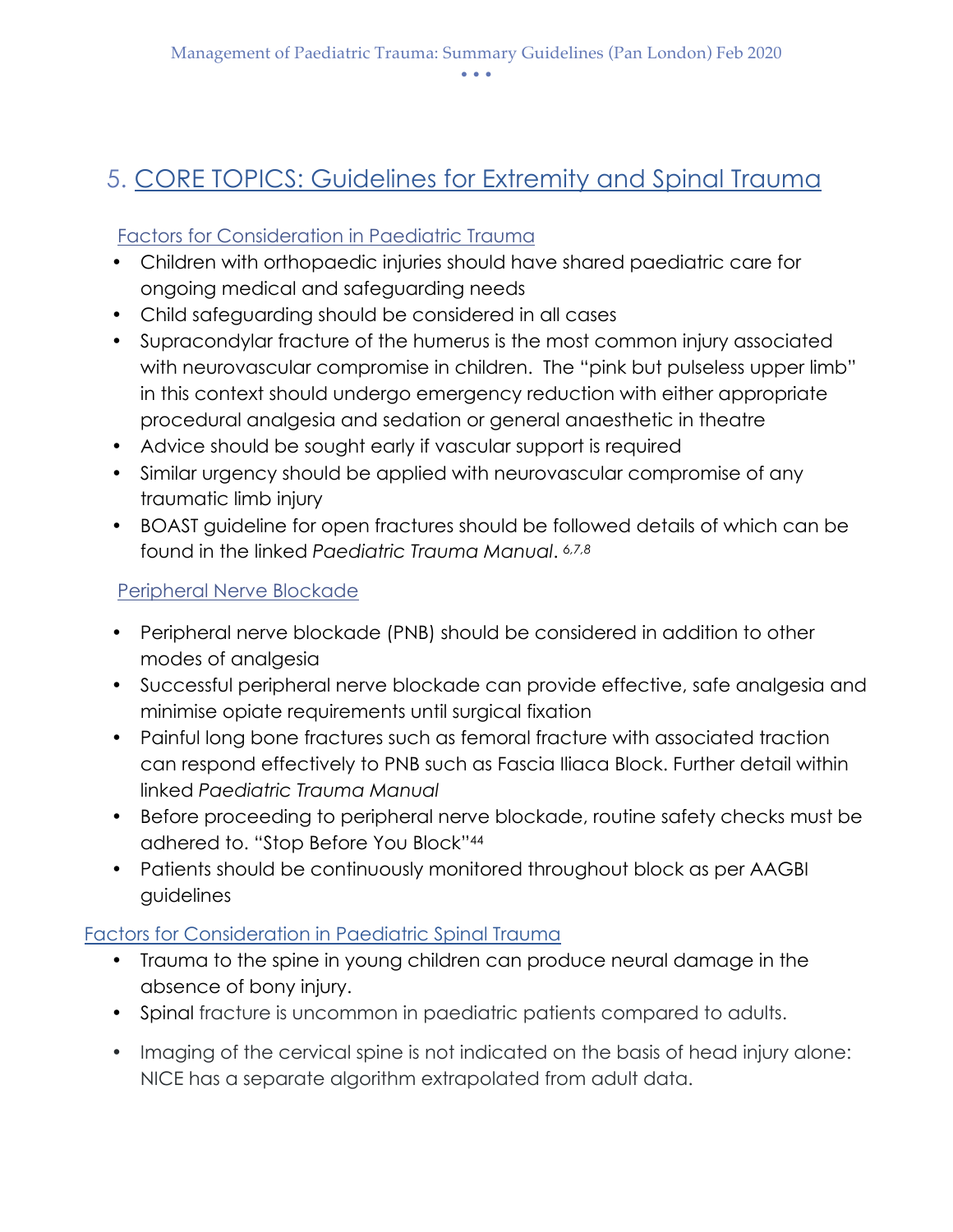• In the presence of neurological findings suggestive of cervical spine injury, MRI scan is the investigation of choice, due to the risk of spinal cord injury without radiologic abnormality (SCIWORA)

#### C-spine immobilisation

- The Royal College of Emergency Medicine (RCEM) recognises that in some trauma systems there has been a move away from the use of 'hard' cervical collars for immobilisation of the cervical spine and that such collars often do not fit, particularly young children, appropriately <sup>31</sup>
- Cervical spine immobilisation should be used in all children with a potential cervical spine injury (when able) until such an injury has been ruled out by appropriate clinical assessment and imaging (if indicated)
- Suspected thoracic or lumbosacral column injury
- It is well recognised that assessment of the child for potential thoraco-lumbar injury is difficult and often dependent on both developmental age and distracting circumstances

*NICE guidelines for suspected Cervical and Thoracolumbar Spinal injury. See linked Paediatric Major Trauma Manual*

## 6. CORE TOPICS: Guidelines for Burn Management

Burn care is organised using a tiered model of care whereby the most severely injured are cared for in services recognised as "Specialist Burns Centres" and those requiring less intensive clinical support being cared for in a "Burns Unit."

## London Referrals

#### Specialist Burns Centre/ICU

- Children > 6 months/6kg are accepted at St Andrew's Centre for Plastics Surgery and Burns (Broomfield Hospital).
- Contact: 01245 516037
- Infants < 6months/6kg will be referred to Birmingham, Bristol or Manchester

Burns Units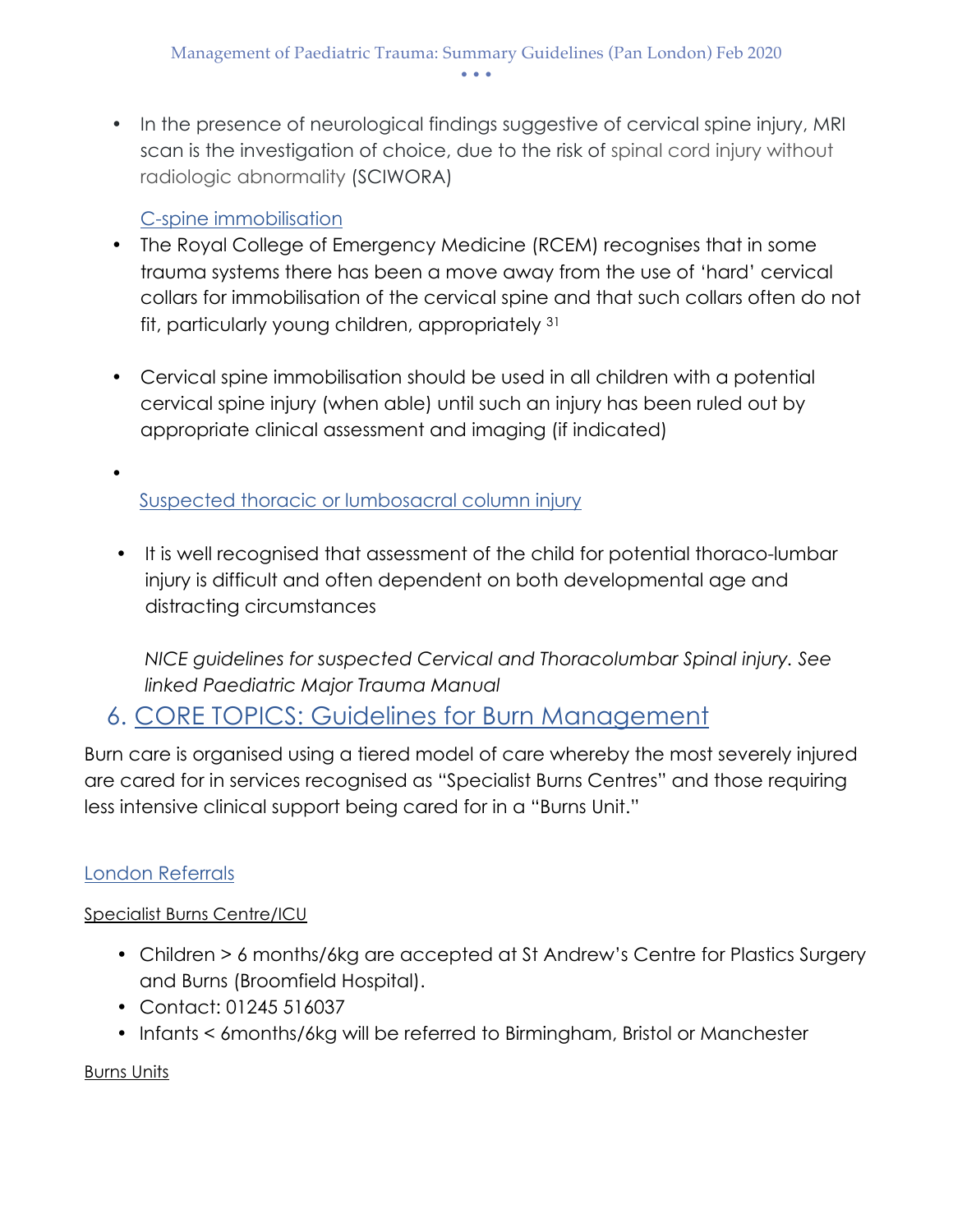- Chelsea and Westminster Hospital
- Queen Victoria Hospital East Grinstead

Absolute Criteria for referral to a Paediatric Specialist Burns Centre:

- Burn ≥ 30% TBSA
- Burn ≥ 20% TBSA Full thickness
- Burn ≥ 15% TBSA in <1 year old
- Burn + inhalation injury or need to ventilate
- Burn + Major trauma
- Burn + requirement for inotropic support
- Burn + requirement for renal support
- Burn + base deficit >6 and deteriorating
- Burn + O2 Requirement >FiO2 of 50%

#### Factors for Consideration in Burn Referral

- To assist discussion and referral, clinical photographs of the burn should be taken, and images uploaded to http://trips.nhs.uk
- Link to London & South East Burns Network (LSEBN): http://www.lsebn.nhs.uk <sup>9</sup>
- Transfers out of network may occur due to bed availability for burns. Be aware you may need to discuss with neighbouring networks
- Always consider safeguarding

*Clinical management of burns: see linked Paediatric Major Trauma Manual*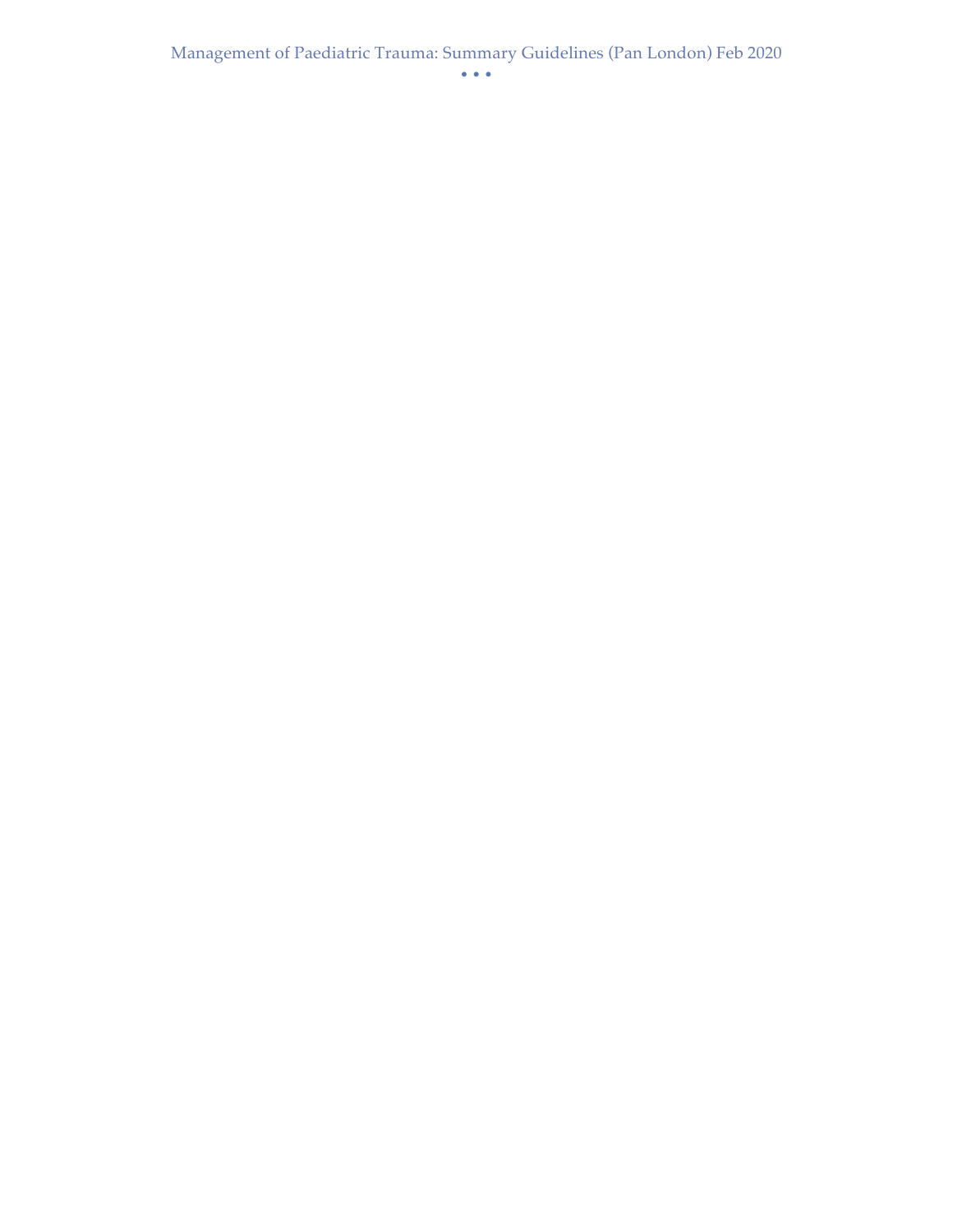# 7. CORE TOPICS: Guidelines for Paediatric Radiology

Children should be individually assessed on the basis of mechanism of injury and clinical findings, before exposure to X Rays. They should not be automatically exposed to CT scanning as occurs with polytrauma in the adult population

Injuries regarded as common and serious in the adult population such as spinal or pelvic injury are rare in pre-adolescent children

Historically blunt trauma has been a more common mechanism of injury in children, with a more conservative approach to injury management. However, penetrating trauma is on the increase

The cancer risk of computed tomography (CT) in childhood is significant and is higher in younger ages. Careful clinical evaluation, judicious use of plain radiographs and targeted use of CT is recommended to guide decision making regarding radiation risk versus risks of missed injuries

Link to Royal College of Radiologists decision making algorithm: https://www.rcr.ac.uk/publication/paediatric-trauma-protocols

*Clinical decision making in radiology: see linked Paediatric Major Trauma Manual*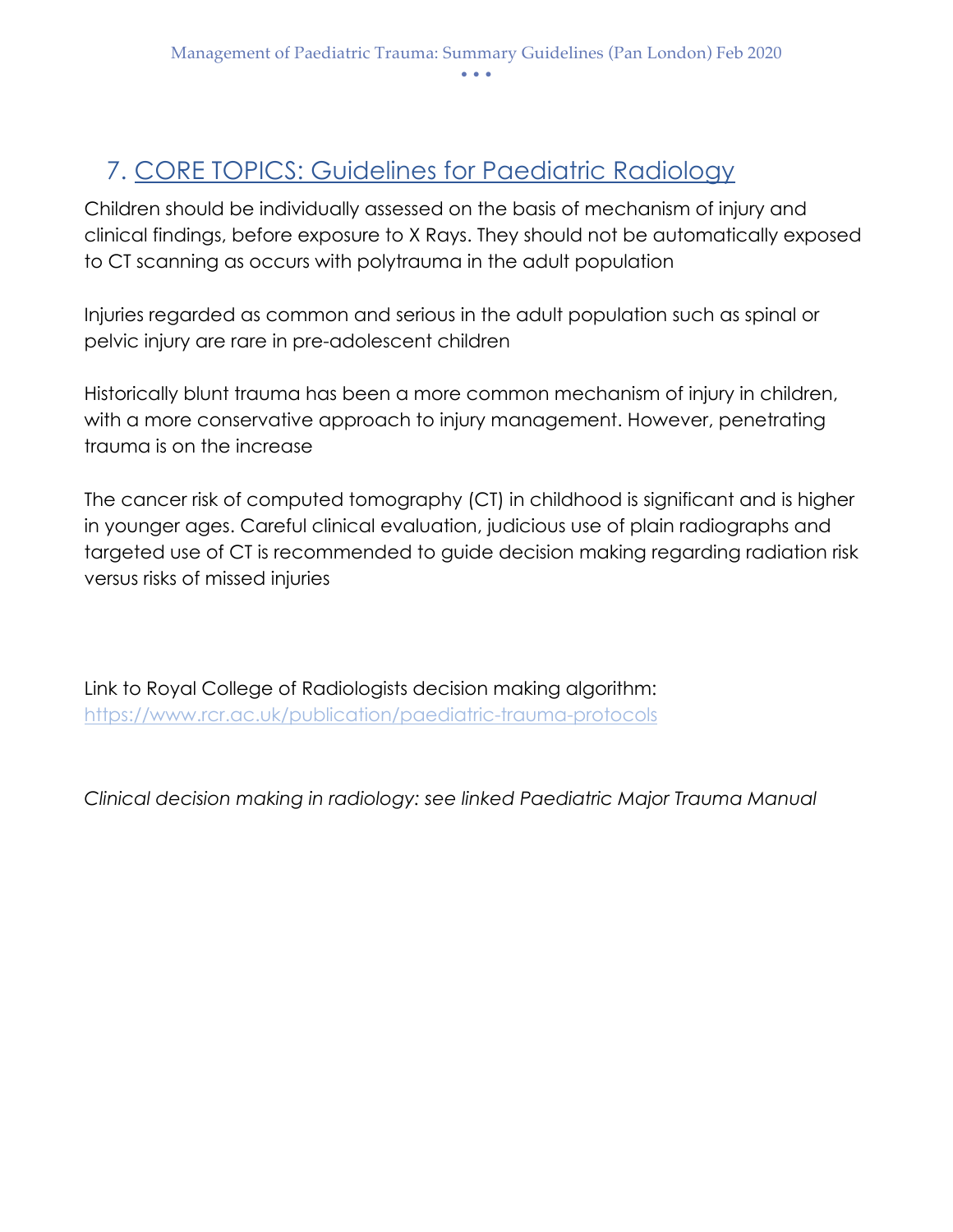# 8. CORE TOPICS: Guidelines for Paediatric Analgesia

Analgesia in the Injured Child: Factors for Consideration

- Pain can hinder assessment and diagnosis in children, causing agitation, tachycardia and distress. Alleviating pain early can exclude cardiovascular instability as a cause of altered signs and assist clinicians in their trauma assessment. It has the added benefit of also reducing patient and parental anxiety
- Consideration should be given to different routes of administration whether that be oral, intranasal (IN), rectal, intramuscular (IM), intravenous (IV) or use of regional/peripheral nerve blocks as an adjunct for analgesia
- For IV access consider the use of local anesthetic creams or cold spray if time allows, to minimise distress
- Ongoing analgesia needs must be considered in the form of patient controlled analgesia (PCA) or nurse controlled analgesia (NCA), depending on the age and cognition of the patient.
- Epidural analgesia has a role in paediatric trauma and has a particular benefit in children where opiate side effects should be avoided. Staff experienced in managing paediatric epidurals should be available for patient review 24/7
- For opiate based analgesia rescue doses of naloxone for both respiratory depression and pruritus should be prescribed. A range of anti-emetics should also be prescribed.

*Further detail available in the linked Paediatric Major Trauma Manual*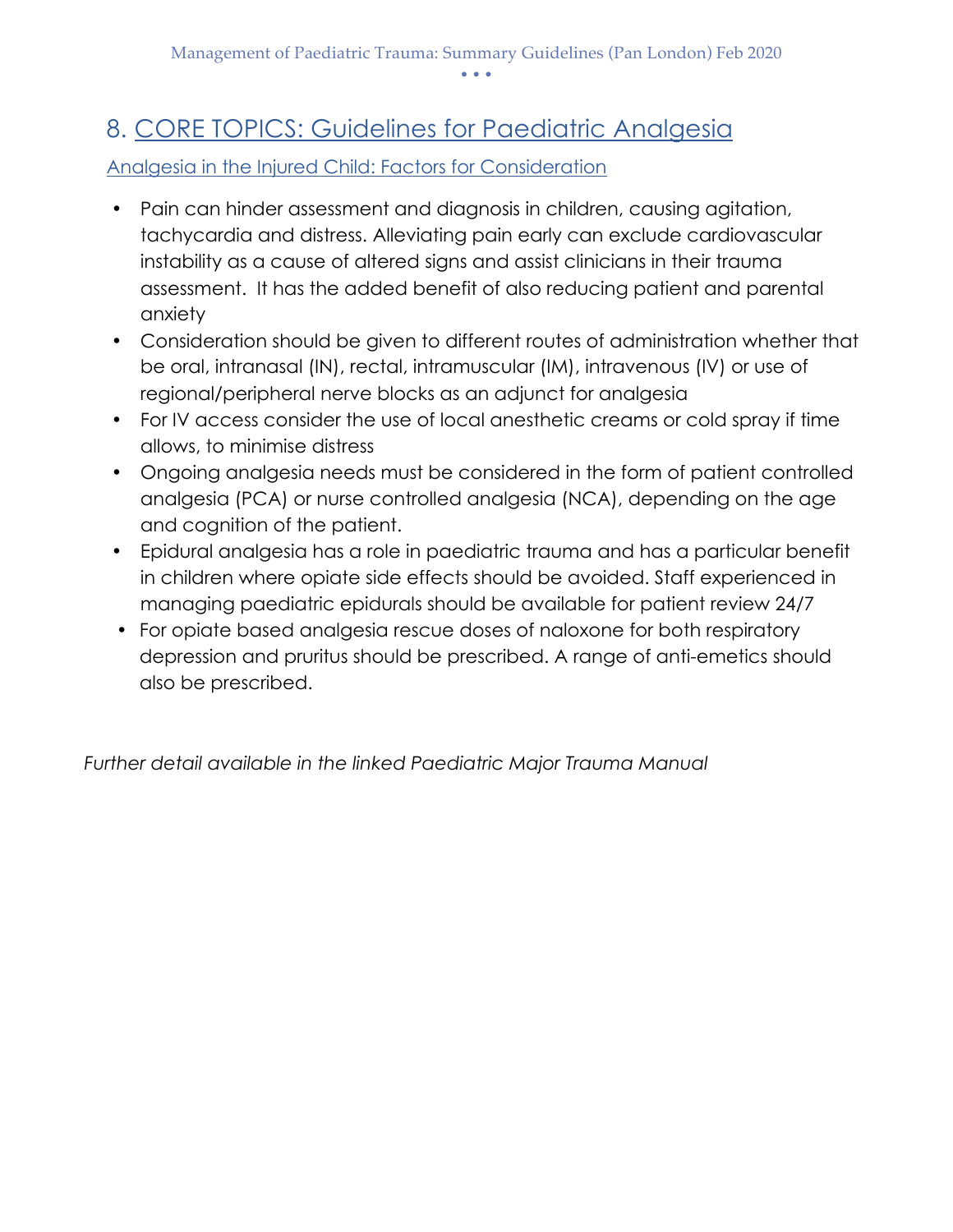## 9.CORE TOPICS: Paediatric Rehabilitation Definitions:

**Rehabilitation** is a process of assessment, treatment and management with ongoing evaluation by which the individual (and their family/carers) are supported to achieve their maximum potential for physical, cognitive, social and psychological function, participation in society and quality of living.

**Specialist rehabilitation** is the total active care of patients with complex disabilities by a multiprofessional team who have undergone recognised specialist training in rehabilitation; led/ supported by a consultant trained and accredited in rehabilitation medicine.

(Ref: Specialist neuro-rehabilitation services: providing for patients with complex rehabilitation needs. London: British Society of Rehabilitation Medicine. 2010.)

- Major trauma can cause complex and long-lasting effects including physical, cognitive, emotional, social and behavioural problems
- All patients are required to have a rehabilitation prescription completed by a recognised practitioner, usually a rehabilitation consultant or an allied specialist therapist. This is a requirement for best practice tariff in England
- British Society Rehabilitation Medicine: Core Standard document

Essential data collection using standardised data collection tools for audit and commissioning (ref: https://www.bsrm.org.uk/downloads/bsrm-core-standardsfor-major-trauma-24-10-13-version1.4newlogo-forpublication-finalforwebchecked1-12-14.pdf)

#### Neuro Rehabilitation: Key Principles

- Children and young people can experience a wide range of symptoms following trauma; physical, cognitive and psychosocial
- Discharge planning should involve the patient and family in consultation with all available community services, including the child's general practitioner
- Families should be signposted to supportive groups such as the Child Brain Injury Trust (CBIT) and Headway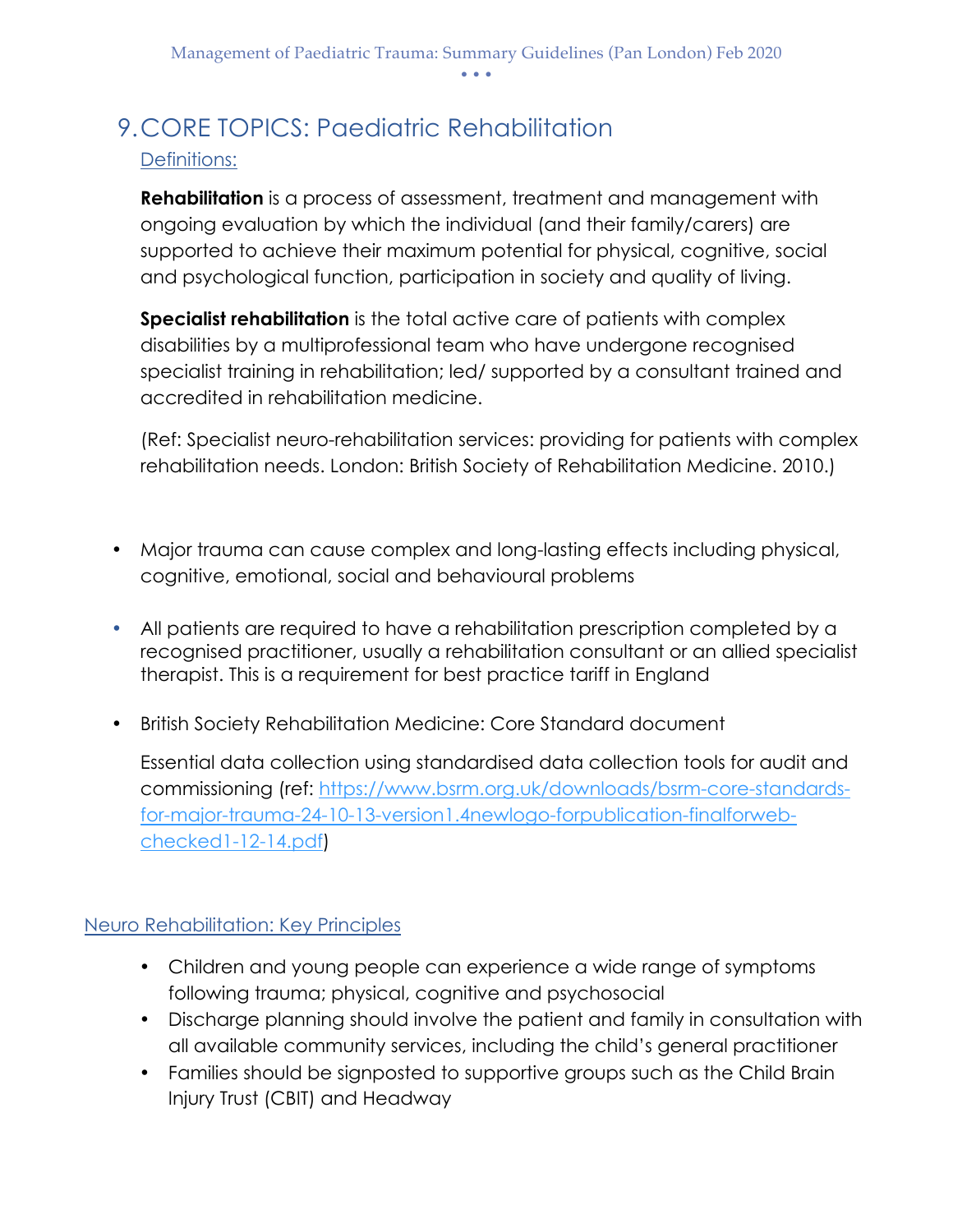- Trauma can have a serious effect on the wellbeing of babies and toddlers. It can disrupt important aspects of child development that occur before the age of three years. These may include bonding with parents, as well as foundational development in the areas of language, mobility, physical and social skills and managing emotions
- Adolescents particularly teenagers are a socially sensitive group. They engage in risk taking behavior, they may wish to be autonomous and exclude parents/primary care givers as they strive to become independent
- For patients approaching adulthood it can be helpful to promote shared decision making and help them to set their own goals for recovery within the framework of clinical guidance. Social media and online forums can also feel less threatening to children in need.
- CBIT offers clinical screening, advice, education and onward referral for children and young people following an acquired brain injury. (https://childbraininjurytrust.org.uk)
- Headway is a UK-wide charity that works to improve support and provide services after brain injury for patients of all ages and their primary caregivers. (https://www.headway.org.uk)

#### *Additional paediatric rehabilitation in linked Paediatric Major Trauma manual*

## 10.CORE TOPICS: Safeguarding/Non-Accidental Injury (NAI)

Definition of Maltreatment

• The World Health Organization distinguishes four types of child maltreatment: physical abuse, sexual abuse, emotional and psychological abuse and neglect.

Safeguarding children is defined in Working Together To Safeguard Children as:

- protecting children from maltreatment
- preventing impairment of children's health or development
- ensuring that children are growing up in circumstances consistent with the provision of safe and effective care
- $\cdot$  taking action to enable all children to have the best outcomes  $13$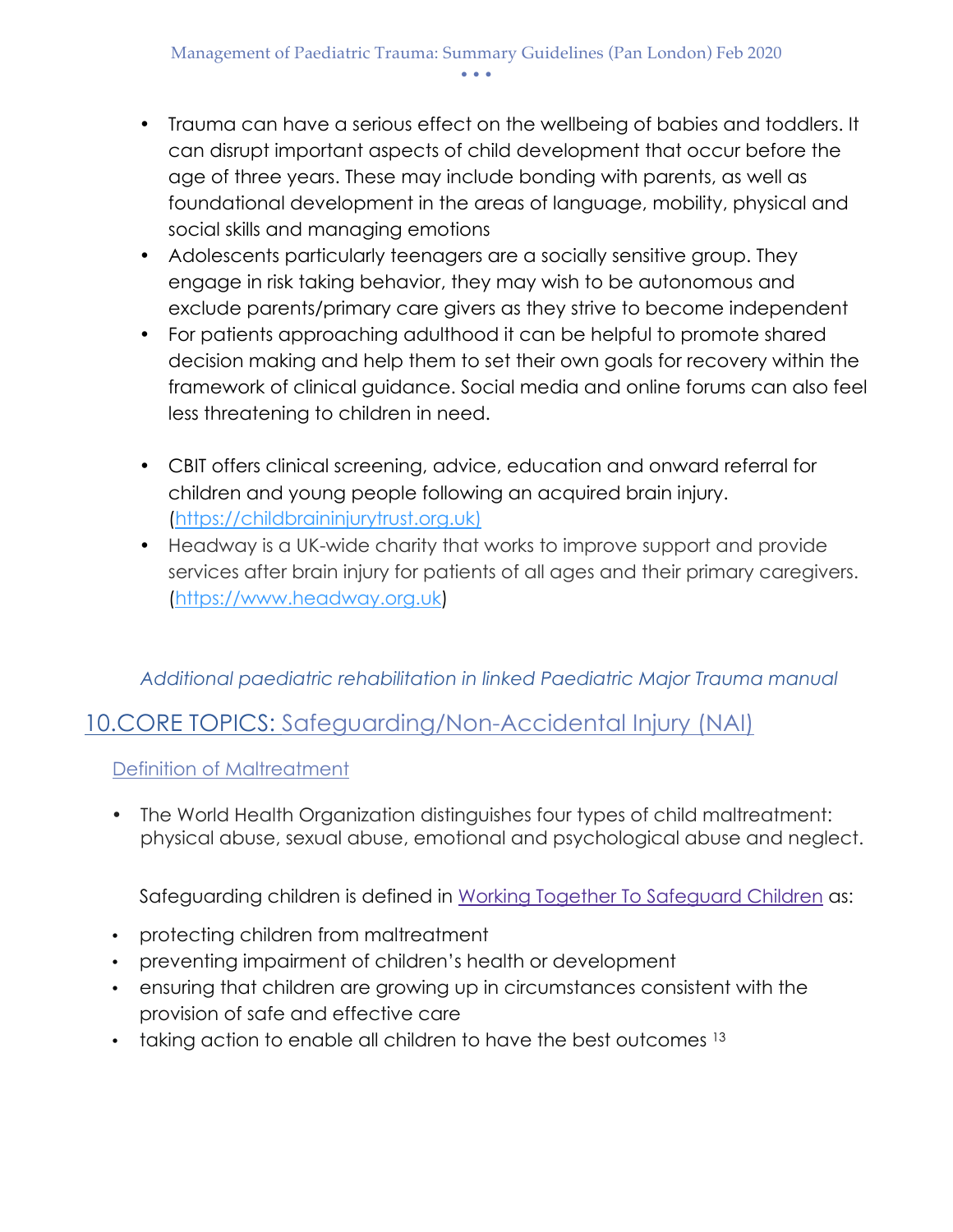Non-accidental injury is a major cause of trauma in children and must be considered in all cases. It is particularly prevalent cause of injury in children under the age of one year. These children are often under 6 months of age with high injury severity scores, particularly from severe head injuries. They have associated high mortality rates.

For further information please refer to the linked *Paediatric Major Trauma Manual*

## Duties of the Trauma Team

- To be aware of the local child protection mechanisms
- To contact the named paediatrician or safeguarding nurse for advice on all cases (on call paediatrician or named/designated Doctor/Nurse) \*see local guidelines
- To act in the best interests of the child and the child's rights to be protected
- To respect the rights of the child in terms of confidentiality
- To be aware of the rights of those with parental responsibility

All staff with clinical responsibility for paediatric patients should be trained in safeguarding children

*Further detail available in the linked Paediatric Major Trauma Manual*

## Violence Reduction

#### Principles of violence reduction

- Traditional safeguarding processes do not always offer an adequate safety net for these patients on discharge from the hospital setting
- Identification of risk can protect young people from future episodes of violence.

#### Violence reduction: a team-based approach

An approach taken by a growing number of hospitals is to deploy a team of independent caseworkers, usually through a third party or local authority. The caseworkers are generally from neighbouring communities or will have grown up with exposure to many of the problems that these young patients experience. This peer led support provides a sense of authenticity and trustworthiness to the young person, not always possible from clinical staff.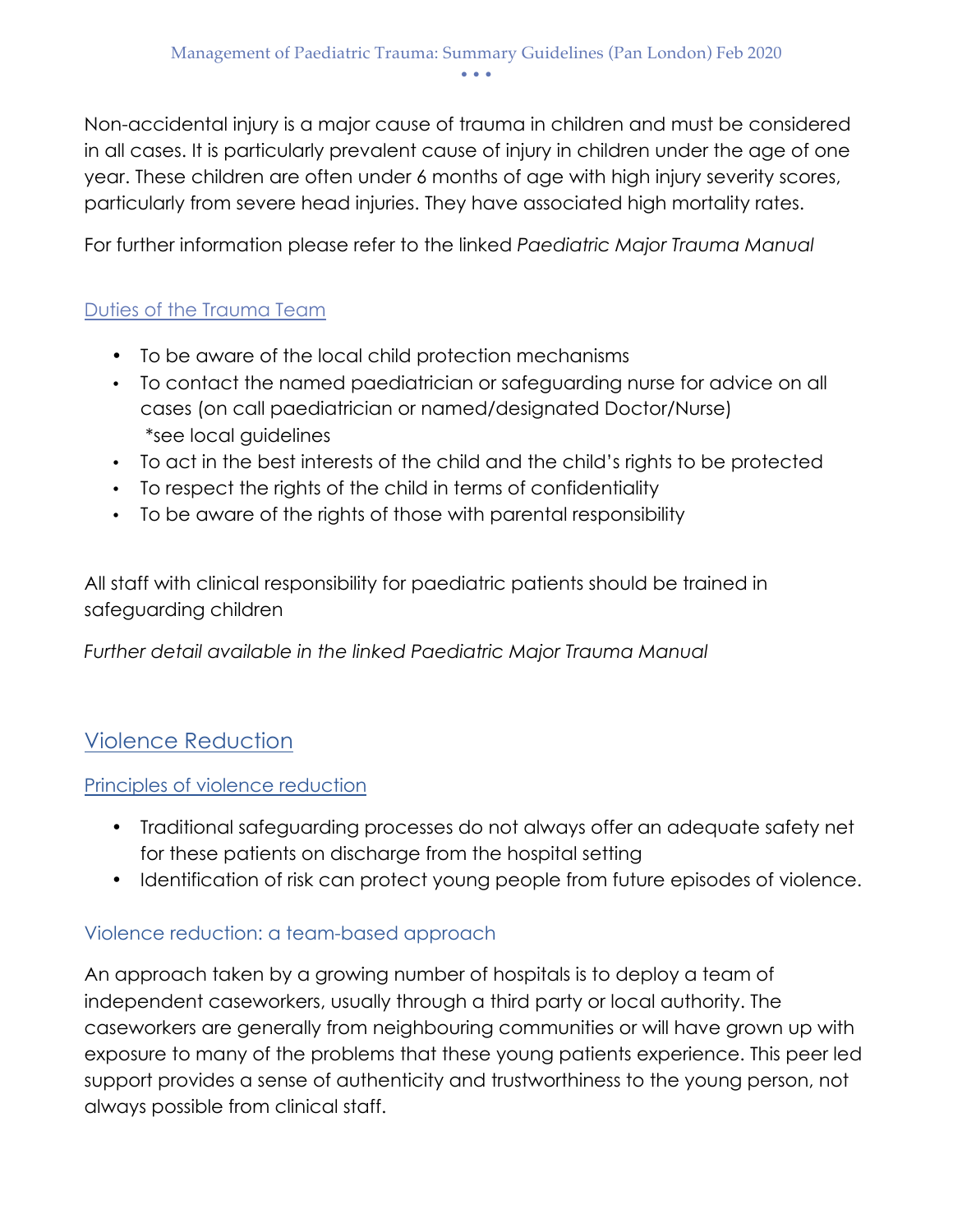Teams of this nature include the St Giles SOS Project, Oasis Youth Support, the Glasgow Navigator project, and Redthread.

Key points for clinicians in order to promote violence reduction

- Good practice is to ensure that a medically fit patient is also safe to be discharged from hospital.
- If the patient is under 18, they should additionally be referred to children's safeguarding services. If there are siblings or other children at home, a safeguarding referral should be actioned for them also.

*Further detail available in the linked Paediatric Major Trauma Manual*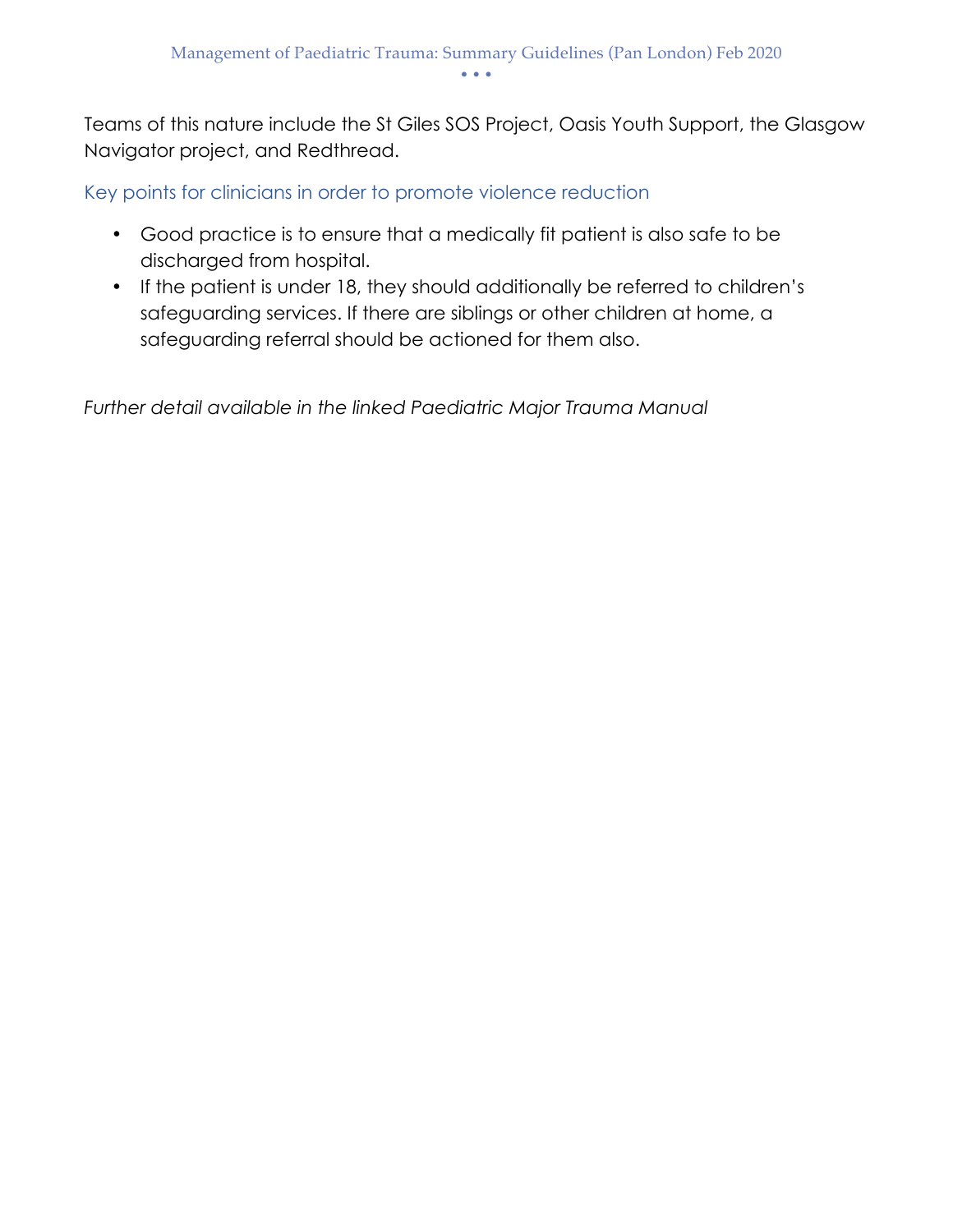## 11. MAJOR INCIDENT AND MASS CASUALTY

A major incident is any occurrence that presents serious threat to the health of the community and requires implementation of special arrangements. It can result in a surge in patient numbers that is beyond the scope of "normal business operations".

Mass casualty events are typically events with casualties in the 100s where the normal major incident response must be augmented with extraordinary measures.

Recent events have reiterated the need for well coordinated plans to include children's services.

Every hospital should have an updated major incident plan that includes children. Once a Major Incident is declared this plan should roll into action.

Major Incident Summary: Key Considerations:

- Be aware of your institution's major incident plan. Ensure that this is up to date for paediatric care
- Ensure up to date major incident telephone call list
- Command, control, and communication are essential components of management in a major incident: practice the major incident plan via tabletop exercises and simulation
- An in-hospital triage area led by a senior clinician, often an Emergency Medicine Consultant, should be available to allow rapid assessment of injury severity, with allocation of a triage priority
- Set up command centres in key areas to coordinate admission and flow between ED, theatres, PICU and wards
- A central command should coordinate additional equipment as required
- Allocate roles in advance of MI to all staff. Ensure staff are familiar with their role in a MI via action cards)
- Allocate staff to next shift planning during the initial phase
- Consider how your department would manage on going care of mass casualties, after the initial wave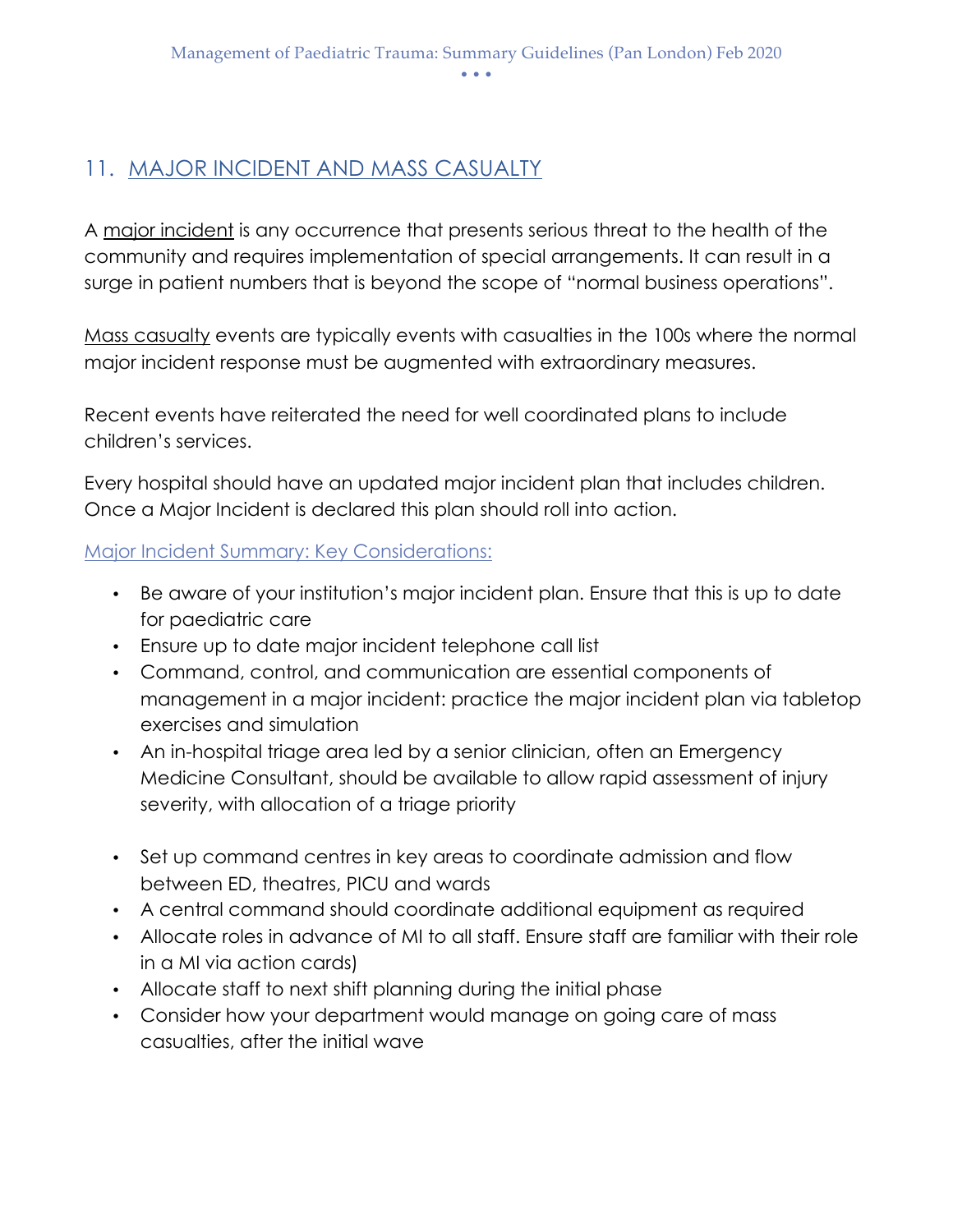- Time should be allocated for debrief of clinical and non clinical staff involved. Staff may also require physical, social, and psychological support after a major incident
- Consider cohorting care where adults (parents) have been injured with their children
- All patients should undergo secondary and tertiary trauma surveys to identify missed injuries. Patients will also need ongoing psychological support
- Consider prophylaxis for retroviral disease

#### Chemical Biological Radiological Nuclear

• The Public Health England document on *"CRBN; Clinical management and health protection"* gives clear guidance for these services, including medical management for multiple different incidents and can be found below. https://assets.publishing.service.gov.uk/government/uploads/system/uploads/at tachment\_data/file/712888/Chemical\_biological\_radiological\_and\_nuclear\_inci dents\_clinical\_management\_and\_health\_protection.pdf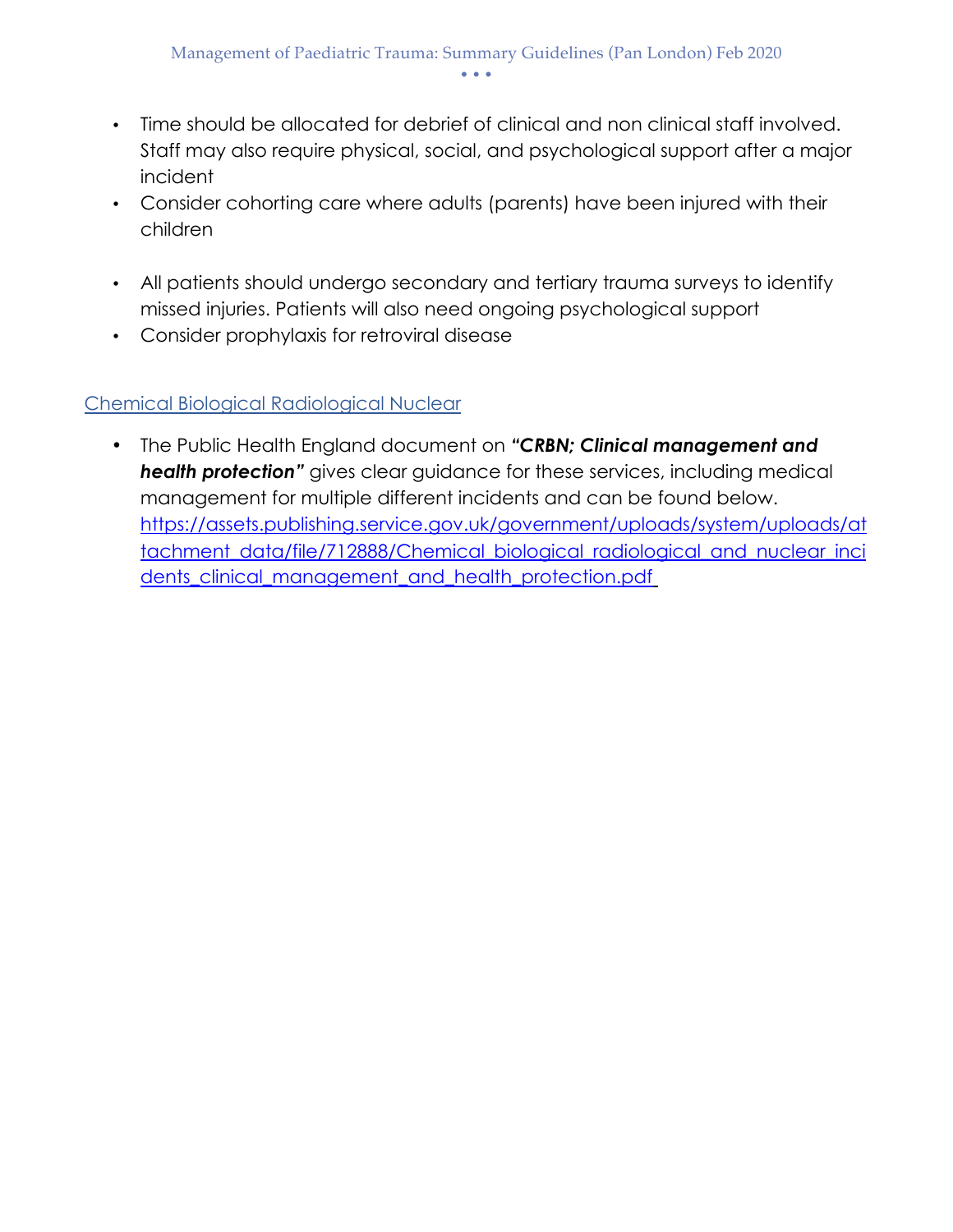#### • • •

## **References:**

#### **Please note that references apply to above document and more detailed Paediatric Trauma Manual**

- 1) London Major Trauma System Available at URL: [http://www.c4ts.qmul.ac.uk/London-traumasystem/london-trauma-system-map]
- 2) London Major Trauma System Available at URL: [http://www.c4ts.qmul.ac.uk/downloads/network-dox/tanq-june.pdf ]
- 3) London Ambulance Service Paediatric Guidelines Available at URL:[https://www.londonambulance.nhs.uk/document-search/paediatric-care-policy/]
- 4) Difficult Airway Society (DAS) Guidelines. Available at URL: [https://das.uk.com/guidelines/paediatric-difficult-airway-guidelines]
- 5) CT indications in head injury. Available at URL: [https://www.nice.org.uk/guidance/cg176]
- 6) Boast Guidelines for Orthopedic Trauma. Available at URL: [https://www.boa.ac.uk/publications/boa-standards-trauma-boasts/]
- 7) NICE Trauma Guideline (NG37) "Fractures (complex): assessment and management"
- 8) NICE Trauma Guideline (NG38) "Fracture (non-complex): assessment and management".
- 9) London and South East England Burns Network. Available at URL: [ http://www.lsebn.nhs.uk]
- 10) Royal College of Radiologists Guidelines. Available at URL: [https://www.rcr.ac.uk/system/files/publication/field\_publication\_files/BFCR(14)8\_paeds\_trauma. pdf]
- 11) Blunt Abdominal Trauma. Available at URL:[ https://www.uptodate.com/contents/pediatricblunt-abdominal-trauma-initial-evaluation-and-stabilization]
- 12) Paediatric Radiology. Available at URL: [https://www.rcr.ac.uk/publication/paediatric-traumaprotocols]
- 13) Safeguarding Children. Available at URL: [https://www.gov.uk/government/publications/working-together-to-safeguard-children--2]
- 14) C-spine clearance in Children NICE guidelines. Available at URL: [https://pathways.nice.org.uk/pathways/head-injury/investigation-for-injuries-to-the-cervicalspine-in-children-with-head-injury]
- 15) Rickard AC, Vassallo J, Nutbeam T, *et al*. *Emerg Med J* Epub doi:10.1136/ emermed-2017-207226
- 16) Paediatric Transfers. Available at URL: [https://www.rcoa.ac.uk/system/files/GPAS-2019-10- PAEDIATRICS.pdf]
- 17) Hospital Transfers AAGBI. Available at URL: [https://www.aagbi.org/sites/default/files/interhospital09.pdf]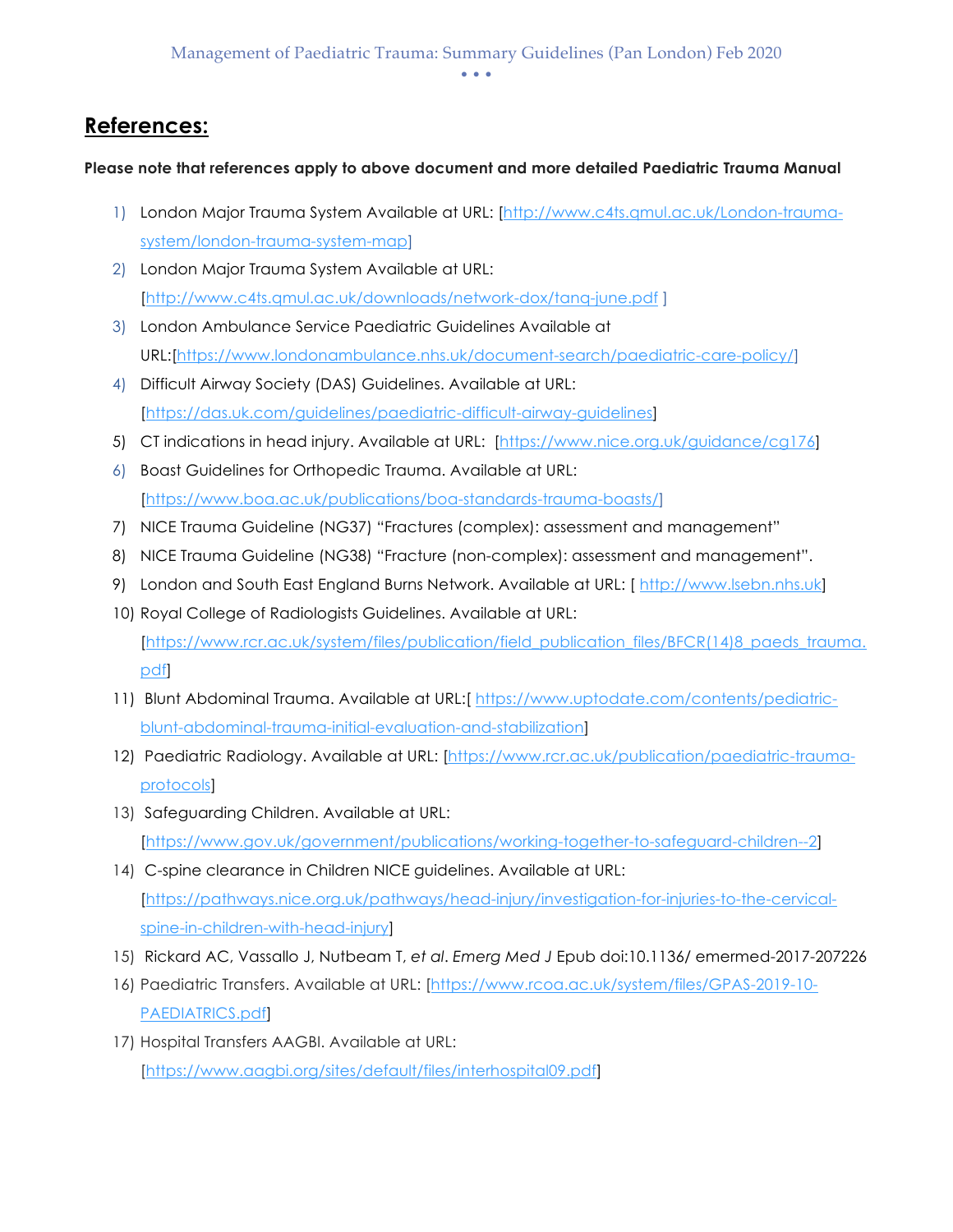#### Management of Paediatric Trauma: Summary Guidelines (Pan London) Feb 2020 • • •

18) Tranexamic acid in Children. Available at URL:

[https://www.rcem.ac.uk/docs/External%20Guidance/10k.%20Major%20trauma%20and%20the% 20use%20of%20tranexamic%20acid%20in%20children%20Evidence%20statement%20(RCPCH,%20 Nov%202012).pdf]

- 19) Potassium replacement in Children. Available at URL: [https://www.uptodate.com/contents/causes-clinical-manifestations-diagnosis-and-evaluationof-hyperkalemia-inchildren?sectionName=Cardiac%20conduction%20abnormalities&topicRef=85908&anchor=H85 958377&source=see\_link#H85958377]
- 20) Patterns of moderate and severe injury in children after the introduction of major trauma networks Samantha Jones, Sarah Tyson, Michael Young, Matthew Gittins, Naomi Davis, Arch Dis Child 2018. doi:10.1136/ archdischild-2018-315636
- 21) The spleen L Gent, MBBS BSc (Hons) FRCA P Blackie, BSc (Hons) MBBS FRCA FFICM EDIC*BJA Education*, Volume 17, Issue 6, June 2017, Pages 214– 220, https://doi.org/10.1093/bjaed/mkw072**Published:**16 February 2017
- 22) Injury Severity Scores. Available at URL : [http://www.aast.org/Library/TraumaTools/InjuryScoringScales.aspx]
- 23) Trauma Who Cares: Available at URL: [www.ncepod.org.uk/2007report2/Downloads/SIP\_report.pdf]
- 24) Tinkoff G, Esposito TJ, Reed J, et al. American Association for the Surgery of Trauma Organ Injury Scale I: spleen, liver, and kidney, validation based on the National Trauma Data Bank. *J Am Coll Surg.* 2008; 207:646 – 655.
- 25) Stylianos S. Evidence-based guidelines for resource utilization in children with isolated spleen or liver injury. The APSA Trauma Committee. *J Pediatr Surg.* 2000; 35:164–167; discussion 167–169.
- 26) Stylianos S. Compliance with evidence-based guidelines in children with isolated spleen or liver injury: a prospective study. *J Pediatr Surg.* 2002; 37:453–456.
- 27) CBRN. Public Health England. Available at URL: [https://assets.publishing.service.gov.uk/government/uploads/system/uploads/attachment\_dat a/file/712888/Chemical biological radiological and nuclear incidents clinical management and health protection.pdf
- 28) Moshiri M Darchini-Maragheh, Balali-Mood M. Advances n toxicology and medical treatment of chemical warfare nerve agents. Daru. 2012; 20(1): 81. Published online 2012 Nov 28. doi: 10.1186/2008-2231-20-81
- 29) Advanced Life Support Group. *Advanced Paediatric Life Support: A Practical Approach to Emergencies (APLS)* 6th Edition. Wiley-Blackwell 2016